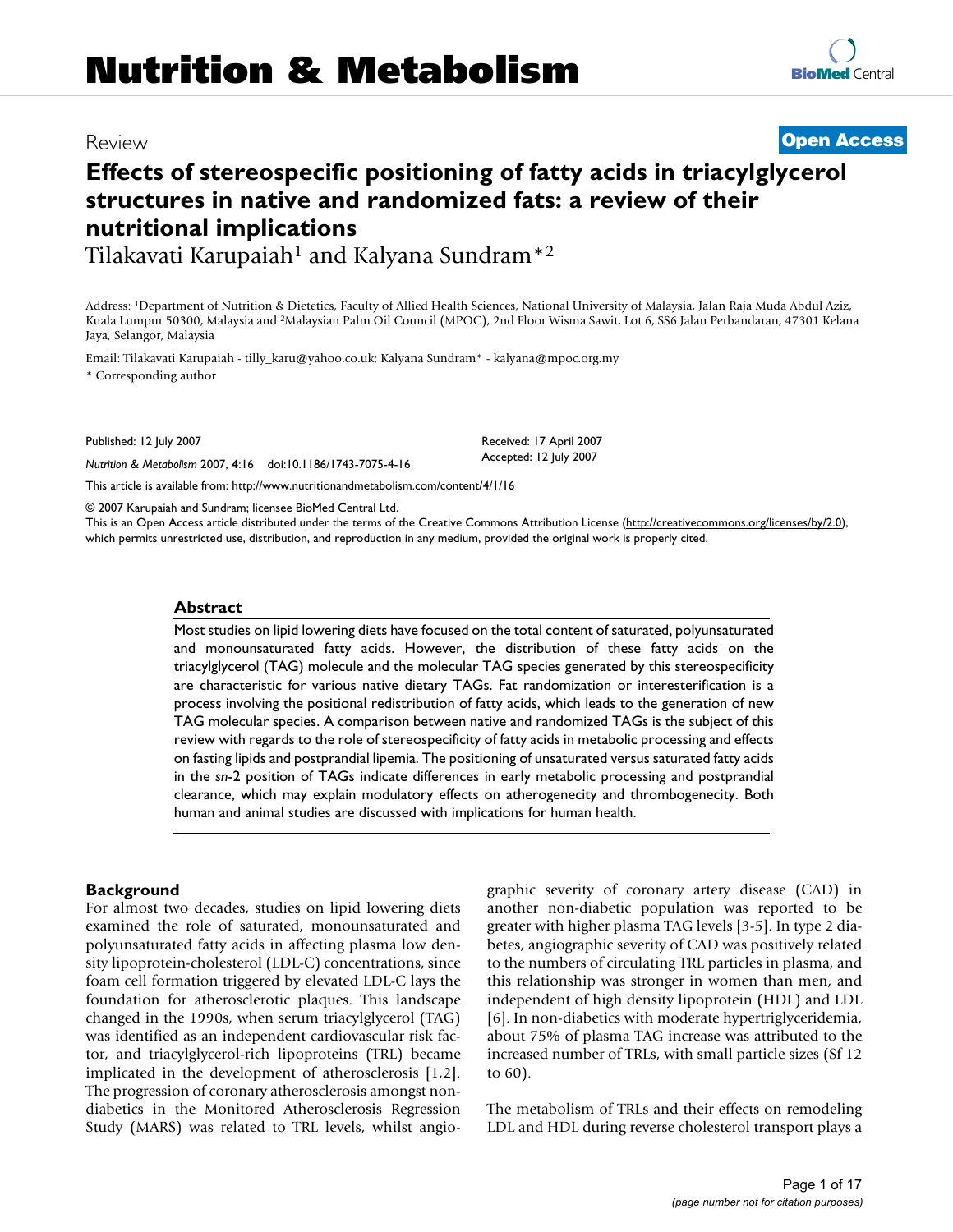major role in the later stages of atherothrombotic progression [7]. Elevated TAG, resulting from a fat-rich meal, triggers a chain of metabolic events that reduces HDL-C, promotes formation of small dense LDL particles, and activates factor VII (FVII) [8-10]. The size and lipid composition of TRL particles in chylomicrons may be involved in pro-inflammatory atherogenic processes. The induction of endothelial dysfunction, as well as a prothrombic state, contributes to cardiovascular dysfunction [11]. The small size of LDL and its concomitant increased density and particle number, is also a recognized atherogenic stimulus. Small dense LDL develops through interactions with TRLs, particularly large very low density lipoprotein (VLDL) in the postprandial phase [12].

The prime interest of this review is to examine effects on lipids and lipoproteins associated with the positional distribution of dietary fatty acids, esterified to carbon atoms forming the glycerol backbone of TAG structure. Comparisons include both native TAGs and TAGs formulated in a random or purposeful fashion. Alterations to the TAG structure are manifested through randomization of native fats, and the terms "randomization" or "interesterification" are used synonymously to designate the process. Alternately, specific fatty acids can be built into TAG molecules and such synthetic fats are referred to as "structured fats". To a large extent TAG structure is important in food processing since this influences melting characteristics and crystallization properties of individual fatty acids making up the TAG molecular species. With the Institute of Medicine [13] recognition that *trans* fatty acids arising from hydrogenation are associated with increased risk for cardiovascular disease, randomized fats are viewed as a possible alternate by the food industry to fill the void created by the exit of hydrogenated fats.

The metabolic effects of randomized fats, has been sparsely studied in humans, and literature to date is confined mostly to animal studies [14-16]. Early animal models of piglets, dogs, rats and hamsters utilized semi synthetic fats to elucidate the behavior of specific fatty acids in relation to hypercholesterolemia and the progression of atherosclerotic lesions [17,18]. In contrast, increasing citations on the use of structured lipids in catabolically stressed hospital patients is now apparent, but such literature is not within the scope of this review. Some recent human postprandial studies [19-22] have probed TAG structural influences on digestion, absorption and transport of TAG molecular species rising from C16:0 rich, C18:1-rich and C18:0-rich fats.

In the subsequent discussion, abbreviations are used to represent TAG species. For example, POO represents 1 palmitoyl-2-oleyl-3-oleyl-*sn*-glycerol and the following symbols are used to represent the fatty acids discussed in

this review:  $P =$  palmitic;  $O =$  oleic;  $S =$  stearic;  $D =$  dodecanoic or lauric;  $C =$  capric;  $M =$  myristic;  $L =$  linoleic;  $Ln =$ linolenic; B = butyric.

# *Stereospecificity of native dietary TAGs*

#### *Structure and function*

In the native TAG molecule, fatty acids are esterified to three stereospecific positions on the glycerol backbone. The positions occupied by these fatty acids are numbered relative to their stereospecificity or stereospecific numbering (*sn*) as *sn*-1, *sn*-2 and *sn*-3. The orientation of TAG structure stereospecificity is as follows: if the fatty acid esterified to the middle carbon of the glycerol backbone is considered to the left (on the plane of the page), then the top carbon is numbered *sn*-1, the bottom carbon is numbered *sn*-3 (below or behind the plane of the page) and the middle carbon is numbered subsequently as *sn*-2 [23]. The type of fatty acid and its stereospecificity in TAG molecular species, largely determines the physical behavior of dietary fats as a whole in food products [24,25]. Quality specifications such as 'mouth feel' in chocolate or ice-cream, and the 'lightness' of pastry are dependent on melting point and crystallisation properties of fats. The melting point of chocolate, just below body temperature, can be attributed to C18:0 and C16:0 exclusively at *sn*-1/3 and C18:1 at the *sn*-2 positions.

### *Characteristic distribution of TAG species*

The stereospecificity of fatty acids in TAGs are characteristic for native oils and fats as indicated in Table 1[26-29]. TAG molecules making up adipose tissue of animals, largely have a saturated fatty acid (SFA) at the *sn*-1 position and an unsaturated fatty acid at the *sn*-2 position [24,27]. For instance, in beef tallow C16:0 is at *sn*-1 position and C18:1 is at *sn*-2 position as seen in POO, POP and POS TAGs but vary in the fatty acids located at *sn*-3. Contrary to this, in butter fat, C16:0 is not exclusive to *sn*-1 but occupies *sn*-2 in two-thirds of TAG species as seen for PPB, PPC and PPO TAGs. In lard, C16:0 is located exclusively at the *sn*-2 position, with an unsaturated fatty acid at *sn*-3 but the fatty acid occupying the *sn*-1 position is highly variable, as in SPO, OPL and OPO TAGs [28].

In most vegetables oils, either C18:1 or C18:2 are exclusively at the *sn*-2 position in TAG species like OOO, LLL, POL and LLO [24,29]. Linolenic acid (C18:3) occurs less commonly, but when present, is at the *sn*-3 position as seen for OOLn in canola oil. SFAs in vegetable oils such as palm oil and cocoa butter, occur primarily at the *sn*-1 position as in POL, POO, POS, SOS, POP and PLL, rarely at the *sn*-3 position such as POP, LLP and OOP, but to a lesser extent at the *sn*-2 position. Contrary to this trend, in coconut oil most  $SFAs \leq 14$  carbon atoms are equitably distributed in all three stereospecific positions as seen in DDD, CDD and CDM species  $(M =$  myristic;  $D =$  dodeca-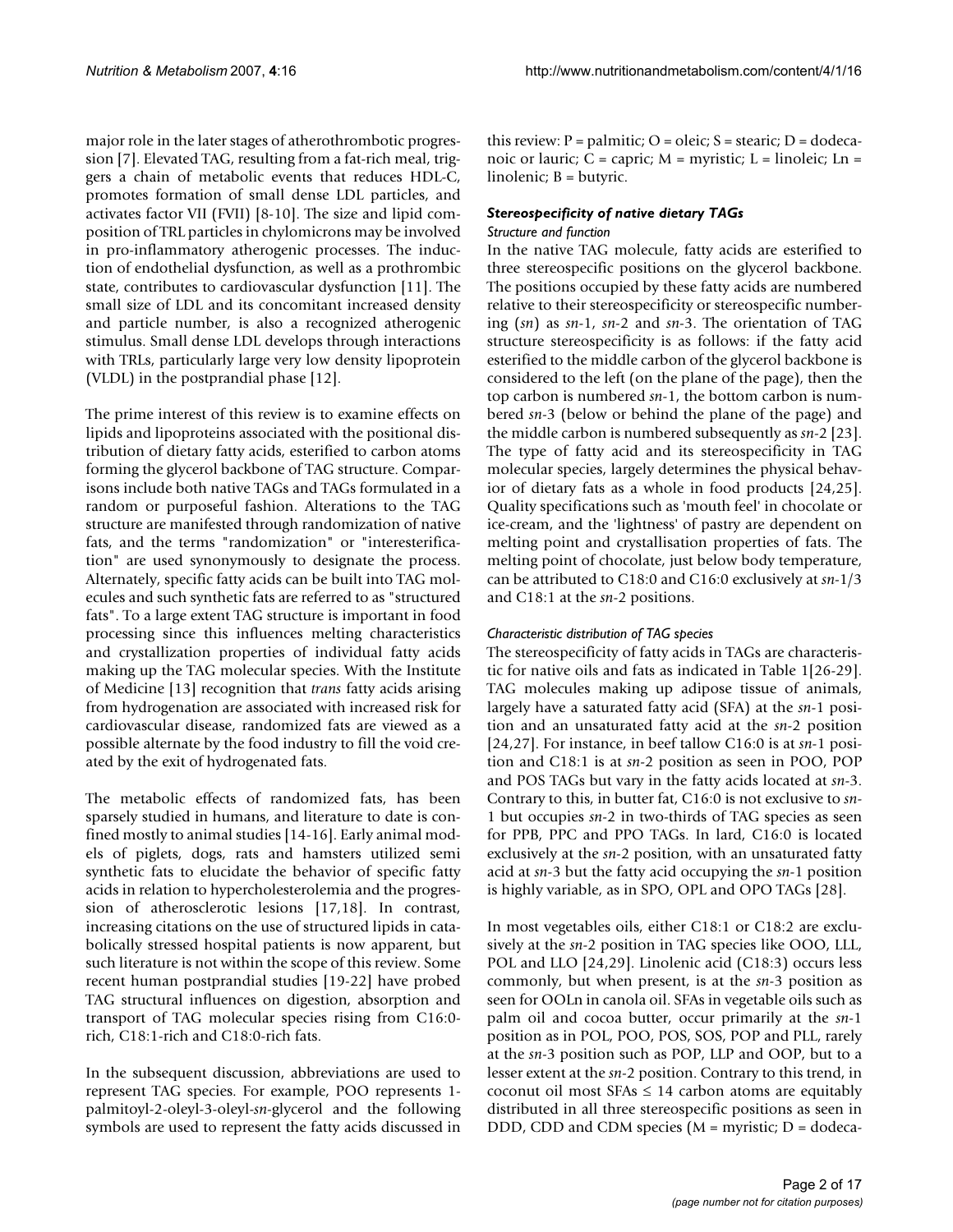|                   |            | <b>TAG</b> species |            |
|-------------------|------------|--------------------|------------|
| Vegetable Oil     |            |                    |            |
| Almond oil        | 000        | <b>OLO</b>         | OLL        |
| Canola oil        | 000        | LOO                | OOLn       |
| Cocoa butter      | POS        | SOS                | <b>POP</b> |
| Coconut oil       | <b>DDD</b> | CDD                | <b>CDM</b> |
| Corn oil          | LLL        | <b>LOL</b>         | <b>LLP</b> |
| Cottonseed oil    | <b>PLL</b> | POL                | LLL        |
| Olive oil         | 000        | <b>OOP</b>         | <b>OLO</b> |
| Palm kernel oil   | <b>DDD</b> | <b>MOD</b>         | ODO        |
| Palm oil          | <b>POP</b> | POO                | POL        |
| Peanut oil        | OOL        | POL                | OLL        |
| Safflower oil     | LLL        | <b>LLO</b>         | <b>LLP</b> |
| Soybean oil       | <b>LLL</b> | <b>LLO</b>         | <b>LLP</b> |
| Sunflower oil     | LLL        | OLL                | LOO        |
| Walnut oil        | LLL        | OLL                | PLL        |
| <b>Animal Fat</b> |            |                    |            |
| <b>Butter</b>     | <b>PPB</b> | <b>PPC</b>         | <b>POP</b> |
| Egg fat           | POO        | <b>PLO</b>         | POS        |
| Lard              | SPO        | <b>OPL</b>         | <b>OPO</b> |
| Tallow            | POO        | <b>POP</b>         | POS        |

#### **Table 1: Stereospecificity of dominant TAG molecular species in natural fats and oils**

For fatty acid abbreviations in TAG species read as: P = palmitic; O = oleic; S = stearate; D = dodecanoic or lauric; C = capric; M = myristic; L = linoleic; Ln = linolenic; B = butyric.

noic or lauric acid;  $C = \text{capric}$ ), with C12:0 characteristically occupying the *sn*-2 position. Oleic acid is prevalent in TAG species of animal or plant origin, commonly at the *sn*-2 position as observed in olive oil, beef tallow, cocoa butter, palm oil, peanut oil and canola oil but exclusive to the *sn*-1 and *sn*-3 positions only in lard [24,29].

The difference between bovine and human milk fat lies in the amount of SFA present in the *sn*-2 position. In bovine milk, C16:0 and C18:0 are equitably distributed between *sn*-1/3 (34% and 10%) and *sn*-2 positions (32% and 10%). Human milk has more C16:0 (58%) and less C18:0 (3%) occupying the *sn*-2 position, in contrast to their amounts in the *sn*-1/3 positions (16% and 15% respectively). In addition to various natural dietary fats possessing characteristic TAG molecular species, the presence of asymmetrical species in vegetable oils has been noted. The development of advanced techniques for stereospecific analysis of TAG fatty acids proved the existence of asymmetry between *sn*-1 and *sn*-3 positions [30,31]. Asymmetrical fatty acids in these *sn*-1/3 stereochemical positions are found in most vegetable oils, and do not exhibit random behavior.

#### *Postprandial fate of native dietary TAGs*

#### *Hydrolysis in the duodenum*

The stereospecificity and chain lengths of fatty acids, at the *sn*-1, *sn*-2 and *sn*-3 positions in TAG species, determine the metabolic fate of dietary fat during digestion and absorption [26,32]. The enzymatic hydrolysis of dietary TAGs is a major activity of digestion, largely occurring in the duodenum. Preferential hydrolysis by pancreatic and lipoprotein lipases target the fatty acids in the *sn*-1 and *sn*-3 positions resulting in free fatty acids (FFAs) and *sn*-2 monoacylglycerols [33,34].

It has been suggested, that pancreatic lipase shows greater affinity for ester bonds in the *sn*-1 position, compared to the *sn*-3 position [35]. Ultimately however, all fatty acids in the *sn*-1/3 positions of TAGs are hydrolyzed during digestion, in contrast to only 22% of fatty acids in the *sn*-2 position [36]. Mu and Hoy [37] estimate an approximate 75% conservation of fatty acids in the *sn*-2 position, despite acyl migration to the *sn*-1/3 positions. They suggest a major factor promoting this conservation is the regiospecificity of pancreatic lipase for fatty acids in *sn*-1/ 3 positions as well as the chain length of these fatty acids. Long-chain fatty acids (LCFAs) that contain more than 12 carbons, and short- and medium-chain fatty acids originating from the *sn*-1 and *sn*-3 positions, undergo different absorption pathways, as will the *sn*-2 monoacylglycerols [34]. LCFAs require a protein-mediated process, whilst *sn*-2 monoacylglycerols are absorbed by passive diffusion [38]. *In vitro* studies with adipocytes suggest the possibility that fatty acid transport proteins may have different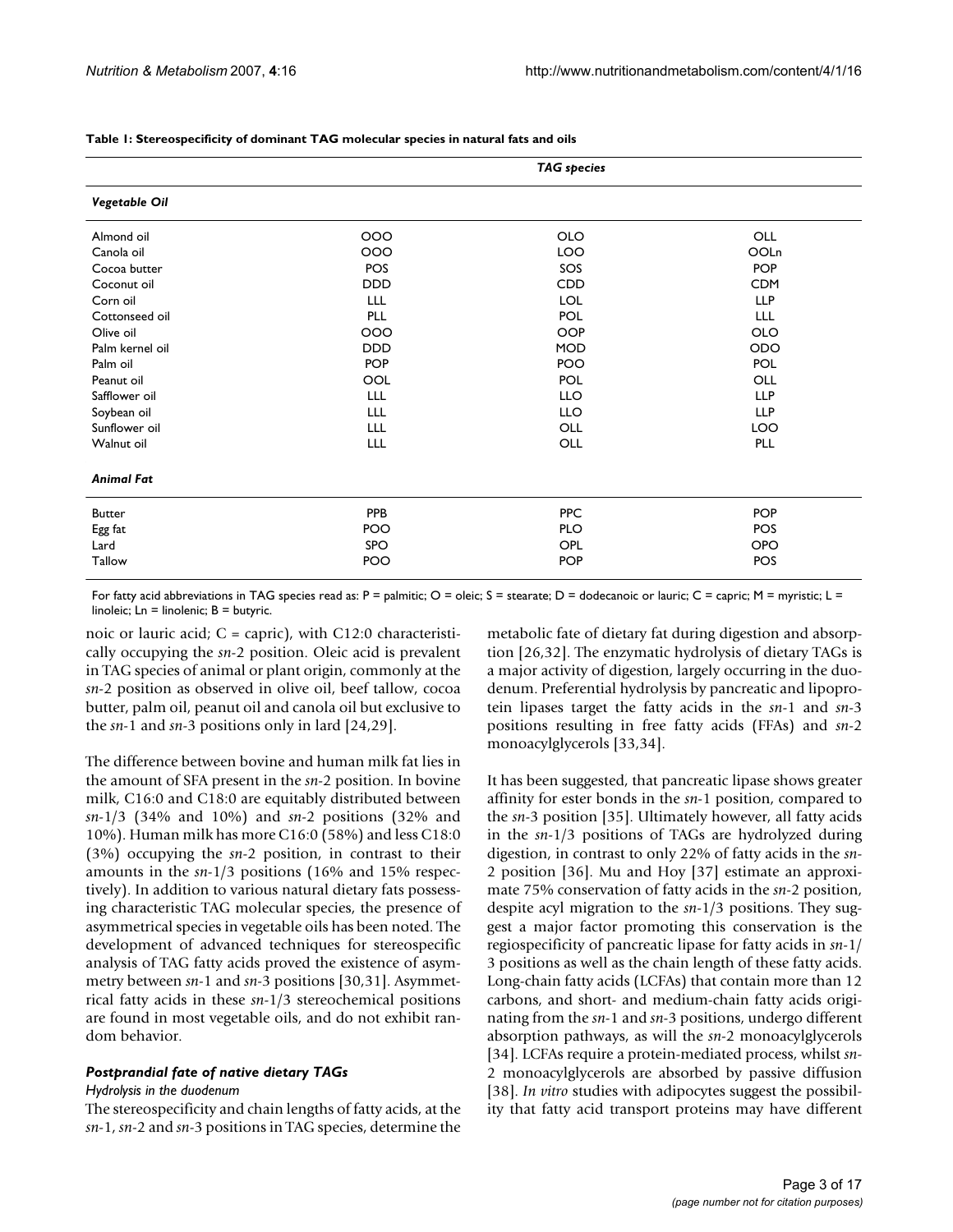affinities for different fatty acids, depending on chain length [39,40].

### *Changes in chylomicron*

Upon entry into the enterocyte, the major site of metabolism of fatty acids will be the endoplasmic reticulum where TAG structures are reassembled and packaged into chylomicrons. There is substantial preservation of the fatty acid at the *sn*-2 position of the ingested TAG in chylomicrons after digestion [34,41]. Stereospecific structure of the ingested TAG is also largely preserved in chylomicrons [20]. Reassimilation of absorbed *sn*-2 monoacylglycerides and FFAs occurs via the monoacylglyceride pathway, or alternately by the  $\alpha$ -glycerophosphate pathway, if the supply of FFAs is more than the monoacylglycerides [42,43]. The *sn*-2 monoacylglycerols, being absorbed intact, will serve as a primary backbone for gut or liver phospholipid synthesis in excessive FFA environments. Otherwise, *sn*-2 monoacylglycerols are rapidly esterified with FFAs into TAGs, which are then incorporated into lymph chylomicrons.

The metabolic fate of fatty acids released from *sn*-1 and *sn*-3 positions are different from the *sn*-2 monoacylglycerols. Fatty acids from the *sn*-1 and *sn*-3 positions, with chain lengths greater than 12 carbon atoms (long chain fatty acids or LCFAs), are reassembled into new TAG structures via the phosphatidic acid pathway, which is slower, and which possibly lowers secretion into the circulation [34]. Additionally, LCFAs have low coefficients of absorption because their melting points are higher than body temperature, and can form insoluble soaps with calcium. Despite the regiospecificity for fatty acids in the *sn*-1/3 positions, initial low activity of pancreatic lipase towards *n*-3 fatty acids specific to the *sn*-3 position, causes a lag phase in the supply of *sn*-2 monoacylglycerols, which eventually delays formation of TAG in intestinal mucosal cells [37]. Salmon and seal oils, despite sharing a similar FAC, differ in the stereospecific distribution of s*n*-3 PUFAs. In salmon oil the *sn*-3 FAs are mostly located in the *sn*-2 position but in seal oil it is preferentially located at the *sn*-3 position. Pancreatic lipase activity towards C20:5n-3 and C22:6n-3 is lower compared to other FAs when located at *sn*-3 position [44]. Ikeda et al. [45], in comparing TAGs containing C20:5n-3 and C22:6n-3 to triolein, found slower hydrolysis. By using mesenteric lymph collection in rats, lymph transport following salmon oil was higher in the first 8 h compared to seal oil, indicating a faster hydrolysis of salmon oil by pancreatic lipase [46]. However, over 24 h no difference in accumulated transport was seen between the oils. Asymmetry may perhaps explain the initial low activity of pancreatic lipase for LCFA in the *sn*-3 position [47,48].

In contrast, fatty acids of short (C4-C6) and medium (C8- C10) chain fatty acids (SCFAs and MCFAs) solubilize in intestinal fluids and are absorbed directly into the portal system. Once in portal circulation the SCFAs and MCFAs will form complexes with albumin and are carried to the liver for oxidation.

# *TAG clearance*

The amount of TAGs carried by chylomicrons during the absorptive stage will vary depending upon the amount of dietary TAG consumed, and dietary meal constituents. Following fat absorption, chylomicrons are released into intestinal lymphatics, enter circulation via the thoracic duct and move to capillary surfaces of target organs (liver, heart, etc) or tissue (adipose, skeletal), where TAG disassembly takes place. The norm after a meal is that chylomicron breakdown will be directed towards adipose tissue through the activation of adipose tissue lipoprotein lipase (LpL). This pathway is triggered by the elevation of plasma insulin levels which increase concurrent to a meal. In the fasting state, the hormonal balance favors skeletal tissues by the activation of muscle LpL. The triple functionality of LpL in relation to processing chylomicrons is now well-established [49]. Through a process called margination, LpL first attaches chylomicrons to glucosaminoglycans lining the endothelial wall, lipolyzes the chylomicron TAGs, and then mediates their binding to specific lipoprotein receptor protein for liver uptake [50,51]. LpL exhibits regiospecificity for fatty acids in the *sn*-1/3 positions similar to pancreatic lipase [52]. Initially, susceptibility to LpL hydrolysis of chylomicron TAGS is said to favor the *sn*-1 position and results in diacylglycerols comprising *sn*-2/3 FAs [53,54].

A high LpL activity is associated with a faster chylomicron TAG clearance, and similarly with low LpL activity, chylomicron clearance will be slowed down [51]. The rate of hydrolysis is determined by the number of active LpL molecules in contact with the TAG molecule, as well as the removal of liberated fatty acids from the capillary microenvironment. If free fatty acids are not readily removed, then capillary concentrations will rise rapidly, and LpL activity will become product inhibited [55]. Prematurely, chylomicrons and LpL will detach from the endothelial surface (of adipocytes), leading to the formation of triacylglycerol-rich chylomicron remnants or TRL remnants [56,57]. The rate of hydrolysis is not determined by LpL itself, as LpL mass is present normally in excess of need [58]. Instead the hydrolysis rate is controlled by acylation stimulating protein (ASP) and insulin, via fatty acid trapping into adipocytes. In healthy humans, half the fatty acids released from chylomicrons enter adipocytes, and the other half enters the circulation [59].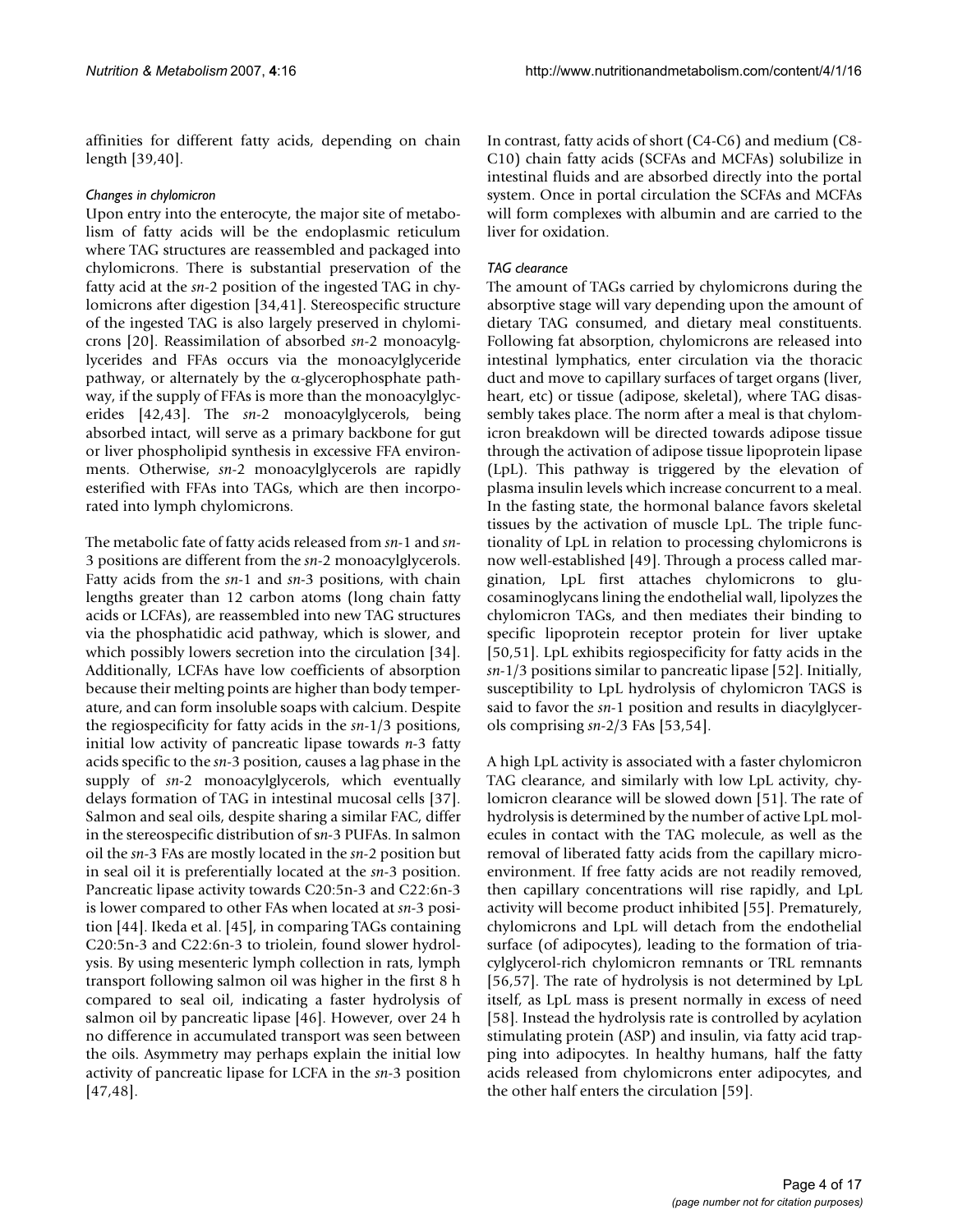The entry of TAGs into the lymphatics via chylomicrons also provides primary substrates for the 'core pathway' of the reverse cholesterol transport. The core pathway is the means by which cholesteryl esters (CE) in HDL are selectively transferred to chylomicrons, in exchange for TAGs, aided by cholesteryl ester transfer protein (CETP) [60]. As delipidation continues, there will be changes in density and size of both HDL and chylomicrons. Chylomicron particles become progressively smaller as TAG is depleted, and will be converted into chylomicron remnants [61]. Chylomicron remnant particles carrying CE are removed by the liver, through the apo E receptor [62-64]. The core pathway represents the metabolic route for postprandial lipemia. Chylomicron particles and their remnants are hypothesized as the major contributors to atherosclerosis, as excessive postprandial lipemia is associated with increased risk for myocardial infarction (MI) and stroke [51].

#### *Altering stereospecificity of fatty acids Modification of fats*

Interesterification is currently viewed as an alternate process to the partial hydrogenation of oils and fats. The process involves randomization among all three stereospecific positions, of fatty acids in native edible oils and fats by either enzymatic or chemical catalysis, at low temperatures. The positional distribution of fatty acids on the glycerol backbone is altered either through fatty acids switching positions within a TAG molecule, or between TAGs. If interesterification involves TAG species within the same dietary fat, the fatty acid composition remains the same. Sometimes a solid fat is interesterified with liquid oil, and in this case fatty acid composition of the interesterified product will differ.

Randomization allows component fatty acids to be esterified equally [one-third content] to all three glycerol carbon atoms (Figure 1), whereas the distribution is specific and unequal in naturally occurring fats. For example, McGandy et al. [65] devised semi synthetic fats, in an attempt to elucidate the specificity of cholesterol-raising properties of dietary fatty acids. Their fats were developed by interesterification of naturally occurring fats with trilaurin, trimyristin, tripalmitin, and partially hydrogenated soybean oil (providing 85% of C18:0). Interesterification thus changes the amount of fatty acids located at the *sn*-2 position of TAG molecules. A summary of *sn*-2 fatty acid comparisons, between some native oils and fats and their randomized versions, is presented in Table 2.

#### *Applications of interesterified fats*

Randomized fats have diverse applications, both in the food industry and in clinical applications [15,66]. Interesterified fats and oils differ from their native products in



### Figure 1

**Triacylglycerol molecule structure before and after interesterification**. An example of a triacylglycerol molecule (POL) that occurs in oils and fats is depicted in which palmitic (P), oleic (O) and linoleic (L) fatty acids occupy the Sn1, 2 and 3 positions respectively. Following interesterification (IE) by either chemical or enzymatic methods, these fatty acids are rearranged and take new forms, which would include LPO (linoleic-palmitic-oleic), OLP (oleic-linoleic-palmitic) and PLO (palmitic-linoleic-oleic) among the various permutations that are possible. Since natural oils and fats are made up of a variety of triacylglycerol molecules, interesterification will result in a large number of new triacylglycerol molecules.

their melting and crystallisation properties and this often confers desired rhealogical properties to bakery and confectionary products [24,25].

In clinical applications, randomization provides energyrich substrates for parenteral, enteral and infant feeding that are well-absorbed [15,16]. For instance, the optimal randomization of medium-chain fatty acids in TAG structures will upon digestion yield *sn*-1 and *sn*-3 fatty acids, which will be absorbed directly into portal circulation [67]. This application is used in the development of enteral products benefiting patients with fat malabsorption disorders [68]. Structured lipid emulsions used in parenteral feeding of catabolically stressed patients are said to promote whole body fat oxidation and nitrogen balance [69-72].

The specific positioning of C16:0 at the *sn*-2 position in human milk fat has a biological functionality, as fat absorption is enhanced [73,74]. Similarly infant formula products incorporate Betapol™, an interesterified fat with C16:0 in the *sn*-2 position, to optimize fat absorption and minimize calcium excretion [75]. In contrast, poorly absorbed fats can be designed to benefit weight loss, such as C18:0 randomized with short-chain fatty acids (C2:0 to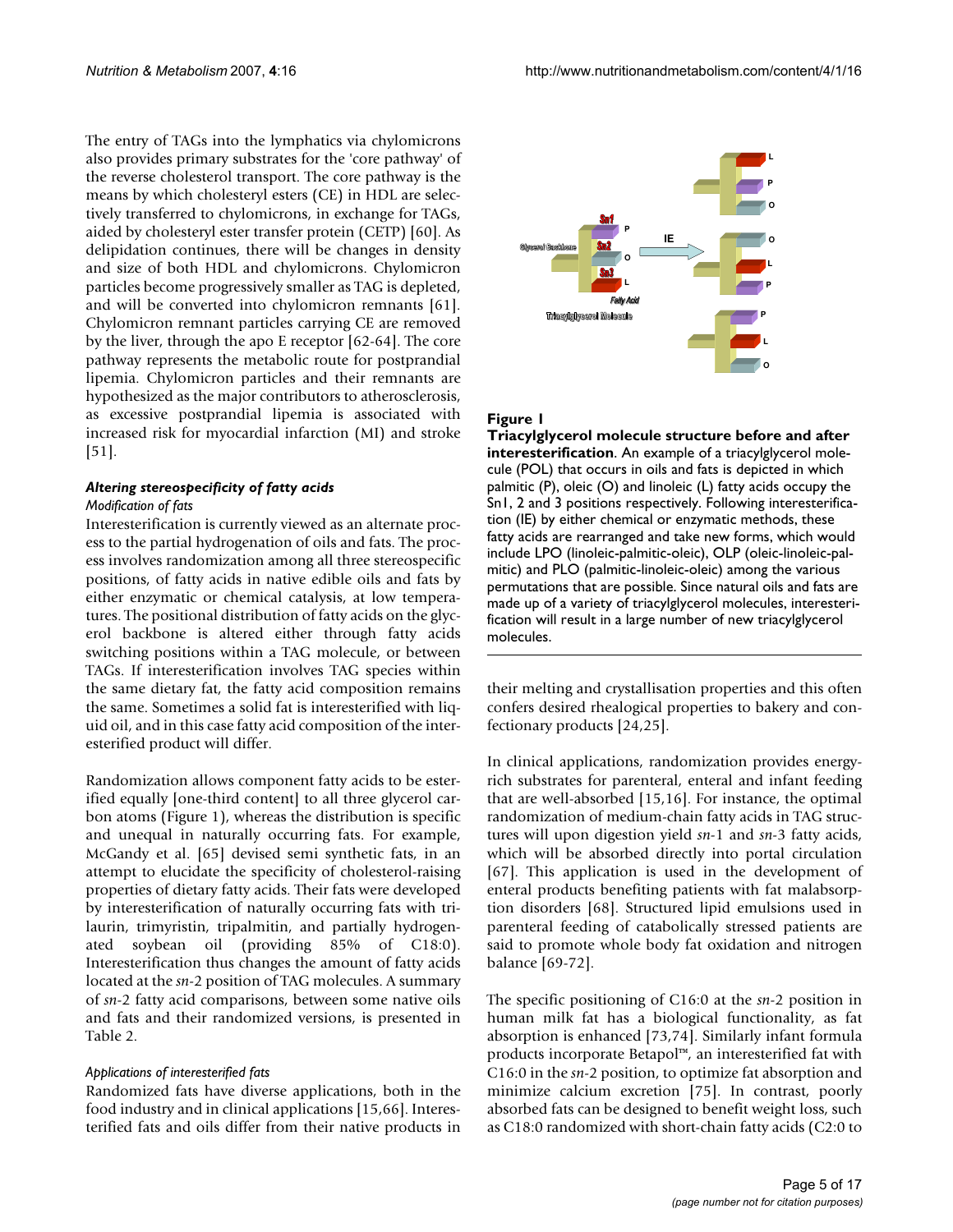|                     |                   | native         |                              | Randomized                     |                              |  |
|---------------------|-------------------|----------------|------------------------------|--------------------------------|------------------------------|--|
| Type of fat         | <b>Fatty acid</b> | Total FAC (%)  | % mol FA<br>in sn-2 position | Type of fat                    | % mol FA<br>in sn-2 position |  |
| Cocoa butter [29]   | 16:0              | 24             | 6.8                          | Salatrim                       | not available                |  |
|                     | 18:0              | 35             | 6.8                          |                                |                              |  |
|                     | 18:1              | 36             | 29.4                         |                                |                              |  |
|                     | 18:2              | 3              | 3.0                          |                                |                              |  |
| Olive oil [29]      | 16:0              | 10             | 0.3                          | <b>HOSO</b> [115]              | 0.1                          |  |
|                     | 18:0              | $\overline{2}$ | $\sim$                       |                                | 0.1                          |  |
|                     | 18:1              | 76             | 28.0                         |                                | 92.9                         |  |
|                     | 18:2              | 10             | 4.7                          |                                | 6.8                          |  |
| Palm oil [29]       | 16:0              | 40             | 4.4                          | Betapol [120]                  | 72.7                         |  |
|                     | 18:0              | 4              | $\Box$                       |                                | 6.9                          |  |
|                     | 18:1              | 43             | 23.1                         |                                | 14.7                         |  |
|                     | 18:2              | $\mathbf{H}$   | 6.1                          |                                | 3.6                          |  |
| Peanut oil [110]    | 16:0              | 9              | 0.7                          | Randomized peanut oil [110]    | 4.3                          |  |
|                     | 18:0              | 3              | tr                           |                                | 1.2                          |  |
|                     | 18:1              | 58             | 28.5                         |                                | 18.3                         |  |
|                     | 18:2              | 23             | 12.9                         |                                | 9.6                          |  |
| Cottonseed oil [99] | 16:0              | 24             | 2.0                          | Randomized cottonseed oil [99] | 8.3                          |  |
|                     | 18:0              | 3              | 0.2                          |                                | 0.9                          |  |
|                     | 18:1              | 18             | 7.2                          |                                | 6.0                          |  |
|                     | 18:2              | 53             | 25.0                         |                                | 17.7                         |  |
| <b>Tallow</b> [105] | 16:0              | 25             | 3.8                          | Randomized tallow [105]        | 8.5                          |  |
|                     | 18:0              | 17             | 2.2                          |                                | 6.2                          |  |
|                     | 18:1              | 40             | 19.7                         |                                | 13.1                         |  |
|                     | 18:2              | 3              | 1.7                          |                                | 0.8                          |  |
| Lard [105]          | 16:0              | 21             | 21.3                         | Randomized lard [105]          | 7.6                          |  |
|                     | 18:0              | $\mathbf{H}$   | 1.2                          |                                | 3.9                          |  |
|                     | 18:1              | 39             | 4.9                          |                                | 12.7                         |  |
|                     | 18:2              | 16             | 2.3                          |                                | 4.7                          |  |
| Fish oil [94]       | 10:0              |                | $\blacksquare$               | Randomized fish oil [94]       | 40.9                         |  |
|                     | 14:0              | 8.5            | 12.6                         |                                | 5.2                          |  |
|                     | 16:0              | 8              | 22.3                         |                                | 10.6                         |  |
|                     | 18:0              | 2.1            | 0.5                          |                                | 1.2                          |  |
|                     | 18:1              | 12.6           | 7.4                          |                                | 7.3                          |  |
|                     | 18:2              | 2.9            | 3.0                          |                                | 1.7                          |  |
|                     | 20:5              | 7.6            | 9.2                          |                                | 4.4                          |  |
|                     | 22:6              | 11.2           | 21.4                         |                                | 6.5                          |  |

**Table 2: Approximate** *sn***-2 fatty acid composition of native** *vs* **randomized fats [mol%]**

C4:0). An example is the formulation of Salatrim<sup>™</sup> or Caprenin™ containing randomized caprylic, capric and behenic acids [76-78].

### *Absorption of interesterified fats*

#### *Digestibility of interesterified fats*

Early studies on synthetic fats by Kritchevsky [18] in rabbits, contributed to the understanding that both TAG positional isomerism and fatty acid composition of TAG structure affect fat digestibility. Digestibility falls steeply with increasing concentrations of tristearin compared to tripalmitin even at low fat concentration [79]. In rats fed 10% of a target fatty acid or glucose, measuring the coefficient of fat digestibility in terms of fat excretion, shows fatty acids 4 to 10 carbon-chain length are absorbed 100%

compared to 86%, 48%, 12% and 84% for C12:0, C16:0, C18:0 and C18:1 [80].

The ability of fats and fatty acid saturation/unsaturation to affect uptake during digestion has been examined. TAGs comprising unsaturated fatty acids are more digestible compared to free fatty acids for C18:1 (99% vs 73%) and C18:2 (97% vs 84%) but the reverse is true for C16:0 (22% vs 40%) and C18:0 (14% vs 24%) [81]. Mattson [82] showed that tristearin (SSS) is totally unabsorbed compared to almost total absorption of mono- or distearin-unsaturates, using fat blends or randomized fats from safflower and hydrogenated linseed oils.

SSS on its own is indigestible, but its digestibility improves as a mixed glyceride [82,83]. With a total fat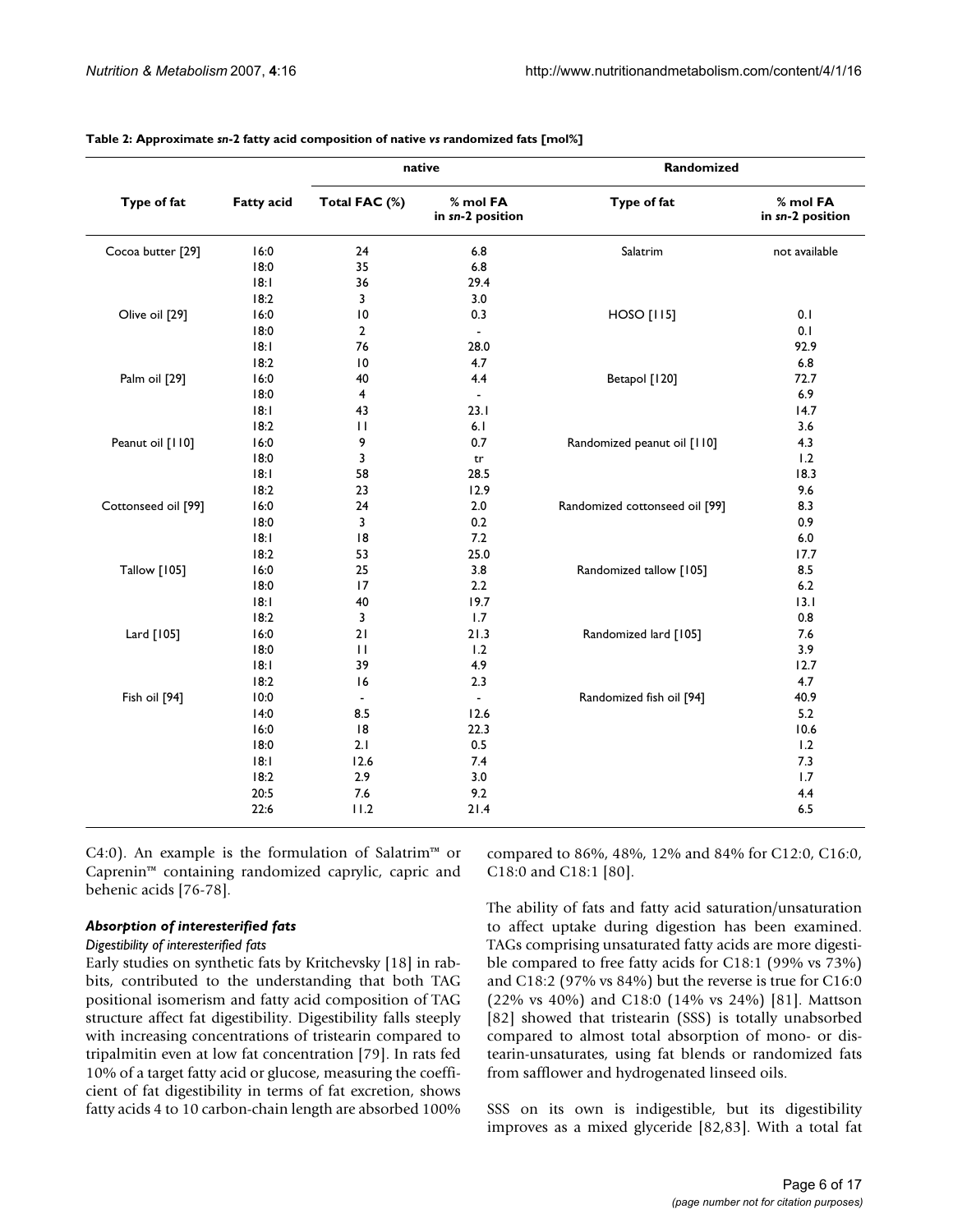content of 15%, digestibility was shown in a rat study to be 39% with tristearin:triolein at 2:1, compared to 69% for a ratio of 1:2 [83]. Of the predominant TAG molecular species, 73% of SOO was digested compared to 59% for SSO, suggesting preferential hydrolysis for C18:1 in the *sn*-2 position compared to C18:0. Bergsted et al. [84,85] in comparing SSS and triolein (OOO) content of lymph, mucosa and lumen of rats, found 65% less SSS in lymph, 46% less in mucosa, but 660% more in lumen, in contrast to significantly reduced OOO in the small intestine. The absorptive index was 94.3% and 56.7% for OOO and SSS respectively. However, mixing SSS with OOO or tripalmitin (PPP), considerably improved the lymph output in the order of SSS < SSS+PPP < SSS+OOO.

#### *Influence on dietary cholesterol absorption*

Feldman et al. [86] investigated cholesterol absorption in rats in relation to tristearin, triolein and mixed natural TAGs from safflower oil. Absorption rates were least with tristearin ( $\sim$ 46%) compared to triolein ( $\sim$ 70%) or safflower oil  $(\sim 75\%)$ . Accumulation in lymph was lowest with tristearin but greatest with sterol synthesis. In another rat study [87] comparing trilaurin, trimyristin, tripalmitin and tristearin, weight gain and cholesterol absorption was lowest with tristearin, whilst lymph accumulation was in the order of trimyristin (72%) > trilaurin (58%) > tripalmitin (49%) > tristearin (42%). Imazumi et al. [88] fed hamsters with high oleic safflower oil (HOSO), co-randomized with trilaurin, trimyristin, tripalmitin or tristearin (yielding 50% targeted SFA with 30% C18:1 and 20% C18:2) with or without 2% cholesterol. Stearic acid-rich cholesterol-free diets were associated with the lowest fat digestibility, and greatest steroid excretion.

### *Metabolic processing of interesterified fats*

Early events in the metabolic processing of synthetic TAGs, may potentially have a bearing on the development of risk factors for coronary heart disease (CHD) [20,34,36,41]. Fundamental to this hypothesis would be our understanding that enzyme hydrolysis during digestion favors fatty acids in the sn-1/3 positions of TAGs in contrast to only 22% of fatty acids in the *sn*-2 position. Further, there is substantial preservation of the fatty acid at the *sn*-2 position of the ingested TAG in chylomicrons after digestion, and overall stereospecific structure of the ingested TAG is largely preserved in chylomicrons.

### *Animal studies*

Studies by Innis et al [89,90] lend supportive evidence, that manipulation of beneficial *sn*-2 fatty acids in dietary TAGs, takes into account their conservation during digestion, absorption and reassembly into chylomicron-TAGs. Newborn piglets were fed sow's milk (55% *sn*-2 C16:0), or formulas based on synthesized fats (32% *sn*-2 C16:0), or palm olein (4.2% *sn*-2 C16:0) for 18 days from birth [89]. Measured *sn*-2 C16:0 in chylomicron-TAGs, was dosedependent to the amount of *sn*-2 C16:0 in the following order: sow's milk > synthesized fats > palm olein. In comparing formula feeding in piglets, the positional distribution of C16:0 was the main determinant in weight gain per liter formula fed, which was greatest with C16:0 in the *sn*-2 position [90].

Lower concentrations of C20:4*n*-6 and C22:6*n*-3, in chylomicron-TAGs, were associated with synthetic fat feeding in the piglet study discussed earlier, compared to a formula with palm olein [90]. Positional differences in SFAs were hypothesized to modulate the transport of *n*-6 and *n*-3 PUFAs [89]. A rat study indicated that dietary fatty acids in the *sn*-2 position could influence lipemia and platelet reactivity, as well as desaturation and elongation of PUFAs [91]. The *sn*-2 positions of C18:2, C16:0 and C18:1 were directly related to plasma levels of C20:4*n*-6, C16:1*n*-7 and C20:3*n*-9 respectively.

### *Human studies*

The natural prevalence of *sn*-2 16:0 (at 66%) in human milk fat supports the hypothesis for the enhanced absorption of *sn*-2 fatty acids in TAG molecules [73,74]. Altering the fatty acid at the *sn*-2 position of diet-TAGs affects the amount of fat absorbed, as shown in infants fed formula milk containing randomized lard (*sn*-1/3 16:0 > *sn*-2 16:0) *versus* native lard (*sn*-1/3 16:0 <*sn*-2 16:0) [74]. Fat excretion increased 6-fold for infants fed formula containing randomized lard, compared to native lard. The association of increased fat excretion with *sn*-1/3 16:0, was also confirmed in an infant-feeding trial with vegetable oils providing *sn*-2 16:0 at 19% (native) or 44.5% (randomized) [92]. In contrast to infants, adults are hypothesized to have a higher efficiency of absorption irrespective of positional distribution of fatty acids, but studies supporting this view are inconsistent [66].

According to Summers et al. [20] early metabolic events, caused by enzymatic-hydrolysis of chylomicron-TAG, are not influenced by the nature or the position of fatty acids within dietary TAGs. They found no preferential handling of either C18:1 or C18:0 randomized at the *sn*-2 position in systemic circulation, or in subcutaneous adipose tissue. TAG hydrolysis *in vivo* in adipose tissue by lipoprotein lipase (LpL) was found to be highly efficient, and the composition of non-esterified fatty acids released from adipose tissue, matched the composition of diet-TAGs. They further reported, that there was no release of the fatty acid from 2-monoacylyglycerol, from either adipose tissue or chylomicrons, nor were there selective fatty acid uptake or release from chylomicron TAG, related to the nature or the *sn*-2 position of fatty acids. Clearly LpL did not differentiate between *sn*-2 saturated or *sn*-2 unsaturated fatty acids.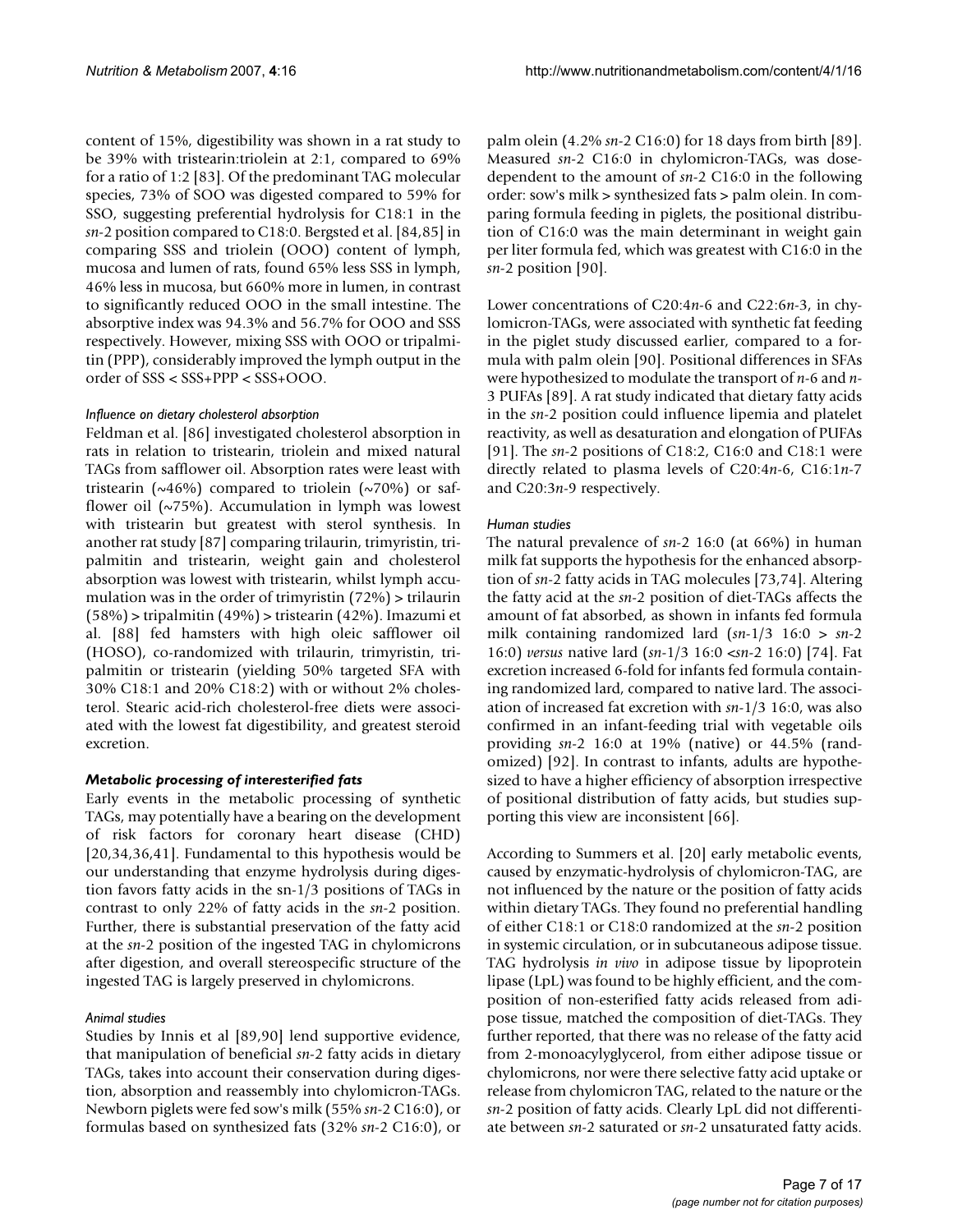Symmetry or asymmetry of TAG molecules may make a difference in early metabolic processing. Sanders et al. [47,48] found Salatrim™, a randomized C18:0-rich TAG, or an unrandomized fat such as cocoa butter resulted in different postprandial effects on lipids and FVII. Symmetrical C18:0-rich TAG with C18:1 in the *sn*-2 position appeared to be absorbed more rapidly (postprandial peaking at 4 h) compared to asymmetrical TAG with long chain-SFAs in the *sn*-2 position (postprandial peaking at 5 h). Again, asymmetry may perhaps explain the initial low activity of pancreatic lipase towards *n*-3 fatty acids specific to the *sn*-3 position. This would trigger a lag phase in the supply of *sn*-2 monoacylglycerols, which eventually delays the formation of TAG in intestinal mucosal cells [37].

# *Metabolic processing of long chain fatty acids*

To overcome the problem of slow hydrolysis of *n*-3 PUFAs, structured fats have been developed through the enzymatic interesterification of marine *n*-3 PUFAs with MCFAs, on the principle that MCFAs occupying sn-1/3 positions get hydrolyzed earlier than LCFAs in the same position. Structured oils predominating in MLM species with decanoic acid (C10:0) mainly in the outer position, or LML with C20:5n-3 in the *sn*-1/3 positions, are examples of oils produced through this process. Rat studies show hydrolysis rates are 2–3 times faster for MLM-TAGs compared to LML-TAGs [93]. Alternately, randomized fats have also been produced through chemical interesterification of fish oil with C10:0. A rat study using randomized fish oil (RFO), MLM, and LML, with native fish oil (FO) as a control found differences in lymphatic transport [94]. Transport of total TAGs was greater with FO and RFO compared to the structured oils MLM or LML. Higher transport of C20:5n-3 in LML and MLM reflected greater concentrations in the structured oils (for LML 12.2 mol% and for MLM 34.6%) at *sn*-2 position compared to either the FO (9.2 mol%) or RFO (4.4 mol%). Rapid absorption of C20:5n-3 after MLM, than from LML, was attributed to faster hydrolysis with C10:0 in the *sn*-1/3 positions. This phenomenon has been also observed in thoracic ductcannulated rats, showing increased absorption of C18:2*n*-6 in the *sn*-2 position of MLM-type structured TAGs, compared to a trilinolein structured fat [95].

Two oils with equal amounts of C18:1, but differing in TAG molecular species and minor fatty acid components, produced different TRL-TAG responses in the postprandial state [21,96]. Major TAG species typical of virgin olive oil are OOO and POO, whereas OOO is substantially higher in high oleic acid sunflower oil (HOSO). Metabolic processing of TAG-TRL, despite OOO-rich olive oil and HOSO diets indicated a decrease in OOO up to 20% content [21]. The *sn*-2 fatty acids were largely preserved in chylomicron-TAGs, but not in VLDL-TAGs in which POO

became the major TAG after feeding C18:1-rich diets [96]. VLDL-TAGs also contained significantly less C18:2, whilst arachidonic acid increased significantly in the *sn*-2 position, after feeding olive oil compared to HOSO. Olive oil, in particular, promoted the presence of α-linolenic acid and docosahexaenoic acid in the *sn*-2 position of VLDL-TAGs, possibly through competitive inhibition of arachidonic acid utilization by n-3 PUFA [21,96]. OOL, which was a minor component in both dietary oils, became a major component in TRL, which is hypothesized to be a mechanism for supplying tissues with essential C18:2 [21].

# *Effects of interesterified fats on fasting lipids*

A substantial amount of research, evaluating stereospecificity of dietary fats, has focused on C16:0, and to a lesser extent C18:0, in the need to develop infant milk products that closely resemble human milk. This led to the conservation of C16:0 at the *sn*-2 position, and the maxim "retention and not excretion" for maximizing dietary TAG absorption. The porcine model is relevant to evaluating absorption, excretion and lipoprotein parameters, due to its short growth period (18 days). The rabbit model allows rapid tracking for atherogenicity. Because of this, there is paucity of information on the effects of the stereospecific changes of other SFAs, particularly lauric and myristic, on lipoprotein and lipid parameters [16].

### *C16:0 versus C18:1 in the* sn*-2 position*

Palm oil, with C16:0 in the *sn*-1/3 positions, and Betapol™, an interesterified fat with C16:0 at the *sn*-2 position were fed to newborn piglets [97]. The *sn*-2 16:0 resulted in higher TC and HDL-C concentrations compared to C18:1 in the  $sn-2$  position, by the 18<sup>th</sup> day. This rise is similar to feeding sow's milk, which has 55% of C16:0 in the *sn*-2 position [91].

Newborn piglets developed higher plasma TC and TAG when fed sow's milk (55% *sn*-2 C16:0) compared to either palm olein (4.2% *sn*-2 C16:0), or synthesized fat (32% *sn*-2 C16:0), with or without added cholesterol [90]. TC and TAG concentrations were similar in the piglets fed either palm olein or synthesized fat. Obviously, the amount of C16:0 in the *sn*-2 position was critical to affecting TC and TAG levels. Similarly, *sn*-2 C16:0 in lard elicited higher plasma TAG values than the *sn*-1/3 16:0 in palm oil, fed to rats [92].

A peculiarity reported in rabbit studies, is that interesterified fats are associated with the development of artherogenesis, even without abnormalities in lipid and lipoprotein metabolism. When native cottonseed oil (2% *sn*-2 C16:0) was compared to the randomized version (8 to14%, *sn*-2 C16:0), atherogenicity increased in rabbits fed randomized cottonseed oil, without change in TC and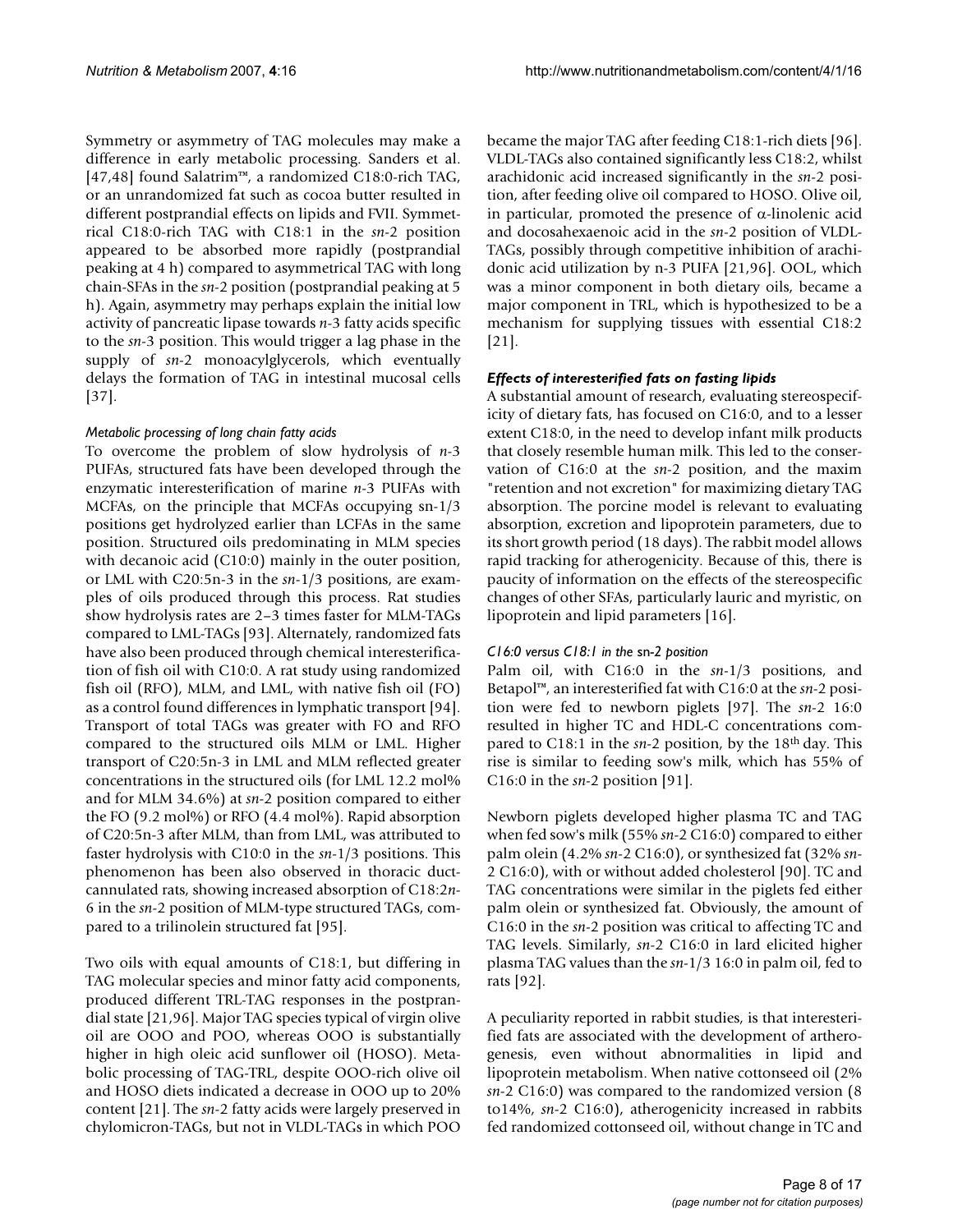TAG concentrations [98,99]. Kritchevsky et al. [100] hypothesize that enhanced absorption, combined with prolonged postprandial effects of *sn*-2 C16:0 brings about increased exposure of the aorta to C16:0 and subsequent increased fat deposition. However, these effects could not be reproduced in the hamster model [16].

In human infants, plasma TAG values were similarly increased when fed a formula containing randomized palm oil, with more C16:0 in the *sn*-2 position [101]. In contrast, when normocholesterolemic adults were fed margarine prepared from palm oil (18% *sn*-2 C16:0 and 82% *sn*-1/3 C16:0) or palm oil interesterified with sunflower oil (65% *sn*-2 C16:0 and 35% *sn*-1/3 C16:0), only men experienced significant increases in TC and LDL-C concentrations, but not women [23]. Another human study, also noted positional differences in C16:0 made no significant difference to blood lipid and lipoprotein levels [102]. Given these conflicting results, it appears that human infants and piglets experience raised lipid and lipoprotein levels in response to *sn*-2 C16:0, but in adult humans this effect is not conclusive.

# *C16:0 versus C18:0 in the* sn*-2 position*

McGandy et al. [65] found C18:0 randomized in synthetic fat, raised blood cholesterol in human subjects in a similar manner to C16:0 and C14:0 in native fats. In contrast, other workers showed either feeding cocoa butter, which had C18:0 at *sn*-1/3 positions, or an interesterified fat blend which had an equitable distribution of C18:0 in all three positions, did not change blood cholesterol or TAG levels [103,104].

Native lard (>C18:2 and <C18:0) and native tallow (<C18:2 and >C18:0) have similar amounts of C16:0 (24%), albeit in different positional distributions (90% of *sn*-2 C16:0 for lard compared to 15% for tallow) [105]. Randomization achieves an equitable positional distribution of the various fatty acids. When such fats were fed to rabbits, TC was not significantly different between treatments, but the animals developed various degrees of atherogenicity according to the type of fat fed [105]. The atherogenic potential of the randomized fats were in the following order: native lard > randomized lard = randomized tallow > native tallow. In measured terms, the amount of *sn*-2 C16:0 as a percentage of total fat in the four test fats were 21.6%, 8.5%, 7.6% and 3.6% respectively. An inference can be drawn that C18:0, even in the *sn*-2 position, was not as atherogenic as C16:0 which increased atherogenesis in a dose-dependent manner.

*C12:0 versus C14:0 versus C16:0 versus C18:0 in the* sn*-2 position* Normocholesterolemic subjects were fed a blend of common vegetable oils (coconut, palm oil, palm oil-stearin and low-*trans* partially hydrogenated rapeseed oil) or a

randomized version [106]. The fatty acid composition of both diets was similar, but the positional distribution differed with more C14:0, C16:0 and C18:0 at the *sn*-2 position in the interesterified fat at the expense of C18:1 and C12:0. Blood lipids and lipoprotein parameters were not significantly different between treatments, even when fed at two different energy levels (4% and 8% of energy).

Corn oil interesterified with trilaurin, trimyristin, tripalmitin and tristearin, yielded oils with similar iodine value but differing in a *sn*-2 SFA. Kritchevsky and Tepper [107] fed rabbits with 6% by weight of such structured fats and 2% cholesterol, compared to native or randomized corn oil. Fats containing *sn*-2 SFAs were more atherogenic than native or randomized corn oil, and C16:0 was the most atherogenic of the compared *sn*-2 SFAs. However, TC levels did not differ between test diets possibly because of the substantial presence of C18:2. In feeding normocholesterolemic premenopausal women, Snook et al. [108] kept C18:2 minimal (3% energy) in diets comparing different synthetic fats (trimyristin *vs.* tripalmitin *vs.* tristearin at 14% energy). TC, LDL-C and cholesterol ester concentrations increased the most with C16:0, followed by C14:0, whilst remaining unchanged with C18:0. Effects produced by C16:0 and C14:0 were however not statistically different, which the researchers attributed to subject phenotype differences causing hyper- and hyporesponses, specific to either fatty acid.

### *Long-chain saturated fatty acid (LC-SFA) in the* sn*-2 position*

Long chain-SFAs in native peanut oil are mostly in the *sn*-3 position [109]. In primates, randomized peanut oil with *sn*-2 LC-SFAs (C20:0-C24:0) induced lesser atherogenicity than native peanut oil [110]. A rabbit study, comparing native and randomized peanut oil with corn oil, also found native peanut oil induced the highest degree of atherosclerosis, despite unchanged TC levels [111]. The reduced atherogenicity associated with randomization was attributed to lower lectin levels by Kritchevsky et al. [112], which otherwise occur in higher concentrations in native peanut oil. However, Hayes [15] suggests location of LC-SFAs at the *sn*-3 position in native peanut oil could render the *sn*-2 PUFA inaccessible, and this plausibly promotes atherogenicity.

A mix of behenic acid (C22:0) at  $\sim$ 45% and capric and caprylic acids  $(8:0-10:0)$  at  $\sim$ 50%, was used in the formulation of Caprenin™. Randomization allows 95% of the TAG molecules to contain C22:0. In hypercholesterolemic men fed Caprenin™, after two baseline diets enriched with palm oil/palm kernel oil or butter, comparisons after six weeks showed significant reductions in HDL-C,  $HDL<sub>2</sub>-C$ and  $HDL<sub>3</sub>-C$  [113]. Increase in the TC/HDL-C ratio after the Caprenin™ diet, without changes in TC, LDL-C, triglycerides, apo B-100 or apo A-1, was noted. Most dietary fats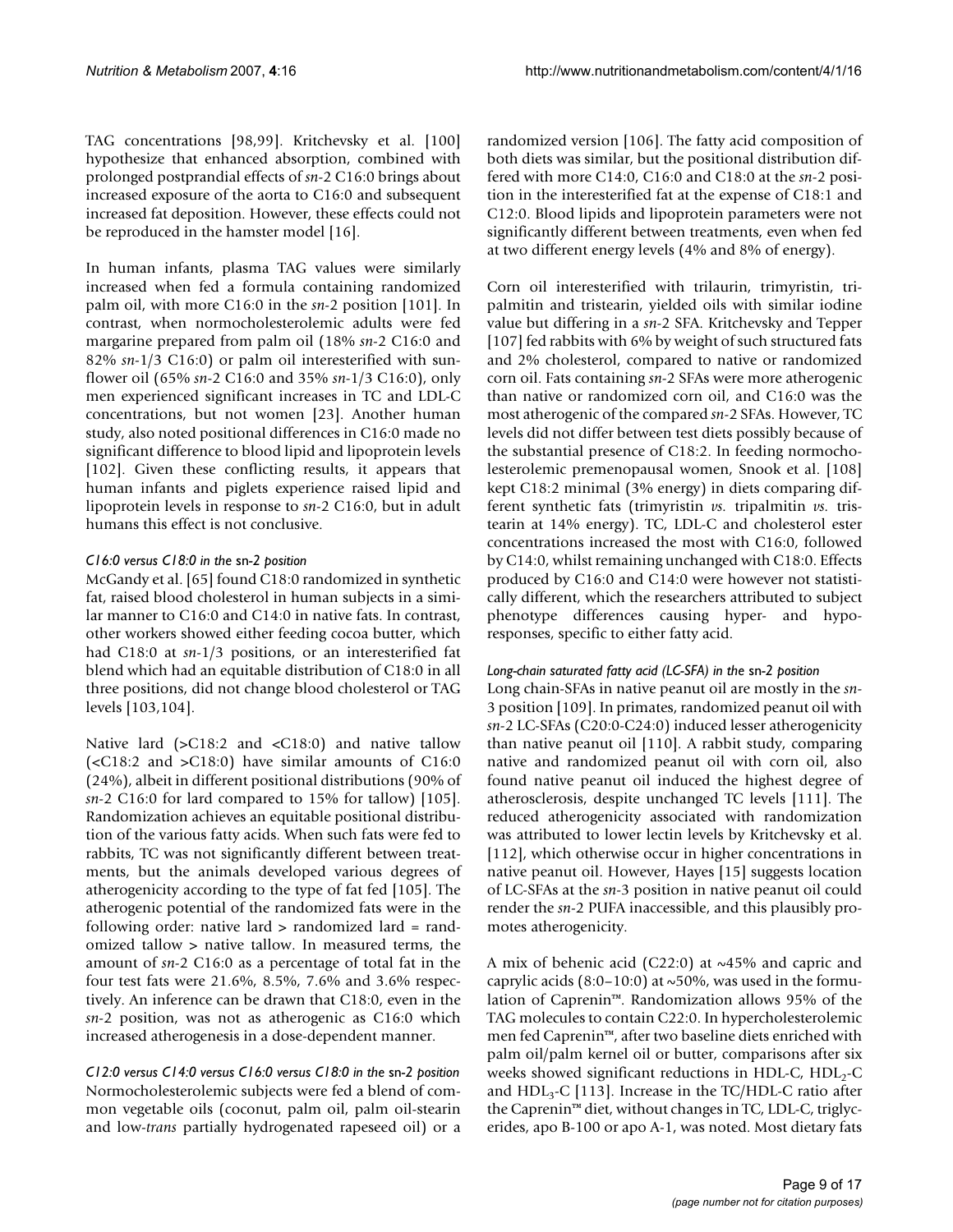have C18:1 in a *sn*-2 position as shown in Table 1. OOO is the predominant TAG species in olive oil (50%) or high oleic sunflower oil (HOSO) (65%). In healthy human subjects, with or without hyperlipidemia, feeding diets enriched with NCEP Step 1 diet (MUFA = 12% energy), or MUFA-enriched diets (+10% energy exchanged with carbohydrate energy) with either olive oil or HOSO, produced similar plasma lipid and lipoprotein profiles [114,115].

Structured fats such as Salatrim™ or Caprenin™, designed to enable weight loss, have being evaluated for their effect on blood cholesterol [76-78]. Salatrim™ had no effect on blood lipids and lipoprotein metabolism, but Caprenin™ was shown to be hypercholesterolemic in men [113,116,117]. The hypercholesterolemic effect of Caprenin™ was discussed previously. The different effects may be possibly attributed to differences in fatty acid composition, rather than structural differences. Salatrim™ is comprised of C18:0 randomized with short-chain fatty acids (C2:0 to C4:0), whilst Caprenin™ is formulated with caprylic, capric (C10:0) and behenic acids (C22:0) [76- 78].

A postprandial study [118] compared butter with fat replacers (Simplesse™, Olestra™ and Passelli™) and potato as control, with or without modified sham feeding (MSF). Simplesse™ is protein-based, whilst Passelli™ is carbohydrate-based. Oral exposure by MSF contributed little to postprandial TAG rise. Fat clearance was slower with butter compared to the fat-replacers. Olestra™ even reduced the impact of the initial fat challenge below baseline values. Olestra™ possibly had an impact on lipids stored in the lacteals or chylomicrons as well as fat absorbed from oral stimulants [118].

### *Effects of interesterified fats on the postprandial state*

Recognizing the atherogenic potential of TRL, attempts are underway to define the ideal TAG profile which is least lipemic postprandially. The traditional long-term feeding approach, used in most dietary studies, is not optimal for characterizing fatty acid behavior, with respect to HDL-C, TAG and TRL generation. The postprandial model, on the other hand, offers a more valid approach in assessing the stereospecificity of fatty acids in relation to lipemia. In a definitive sense, postprandial lipemia represents exogenous lipids drawn from the diet. The degree and magnitude of postprandial lipemia, and the nature of TRLs in chylomicron, are critical to the metabolic processes which generate TRL remnants and small dense LDL [8]. Studies using the postprandial lipemic model started since the 1990s, and preferably utilized human subjects, either normocholesterolemic or with lipoprotein abnormalities. Information on the influence of dietary TAG structures on plasma TAG levels, therefore, contributes to an understanding of the atherogenic potential of TRL-TAGs.

# *C16:0-rich fats*

Purified LpL from human and animal sources, display substrate specificity depending on fatty acid and TAG composition of the diet [53,54]. When fat-enriched chylomicrons or lipid emulsions were injected into rats, both hydrolysis of TAGs by LpL and liver uptake of remnants were slower with a SFA in the *sn*-2 position [119,120]. However, in a postprandial model with human subjects, Zampelas et al. [121] found TAG clearance, during lipemia, was not affected by changing the position of dietary C16:0 from *sn*-1/3 positions to the *sn*-2 position.

Myher et al. [122] found chylomicrons reflected considerably more *sn*-2 16:0 in humans fed lard, compared to a control diet with Cl6:0 distributed less at *sn*-2 and more at *sn*-1/3. With piglets, fed palm oil (4% *sn*-2 16:0) or sow's milk (55% *sn*-2 16:0) or formula containing interesterified palm, sunflower and canola oils (70% *sn*-2 16:0), incorporation of C16:0 into plasma TAG and cholesterol esters 4 h after feeding, was linearly dose-dependent to the amount of *sn*-2 16:0 fed [\[123\]](#page-15-0). A rat study showed more C16:0 was absorbed, with increased supply of *sn*-2 16:0 [124].

In comparing native palm oil and transesterified palm oil in a human postprandial study, Yli-Jokipii et al. [19,125] did not find a preferential absorption of *sn*-2 C16:0. They differentiated between dietary TAGs, chylomicron-TAGs and VLDL-TAGs arising from feeding native and randomized palm oil. For chylomicron-TAGs, similarities in the fatty acid composition between fat loads suggested C16:0, irrespective of positional distribution, was absorbed equally. Also, similarities in positional distribution of chylomicron-TAG and diet-TAG structures indicated the conservation of TAG structures relative to the test fat loads. In contrast, VLDL-TAG structures were different from the diet-TAGs, with endogenous synthesis as a possible source. The proportion of TAGs with two C18:1 residues and one C16:0 residue (POO+OOP and OPO), was reduced significantly in both chylomicrons and VLDL after both fat loads, and this lower production suggested endogenous TAG synthesis via glycerol-3-phosphate pathway. A key difference, arising from change in the positional distribution of C16:0 reported in their first study was VLDL-TAG structures were similar for both fat loads, in all but one regioisomer (POL+LOP and PLO+OLP) [19]. Additionally, the *sn*-1/3 16:0 fat caused a larger incremental area for plasma total TAGs, but reduced plasma insulin compared to the *sn*-2 16:0 fat. In the second study, Yli-Jokipii et al. [125] reported a slower rate of chylomicron TAG clearance for transesterified palm oil, compared to the native palm oil.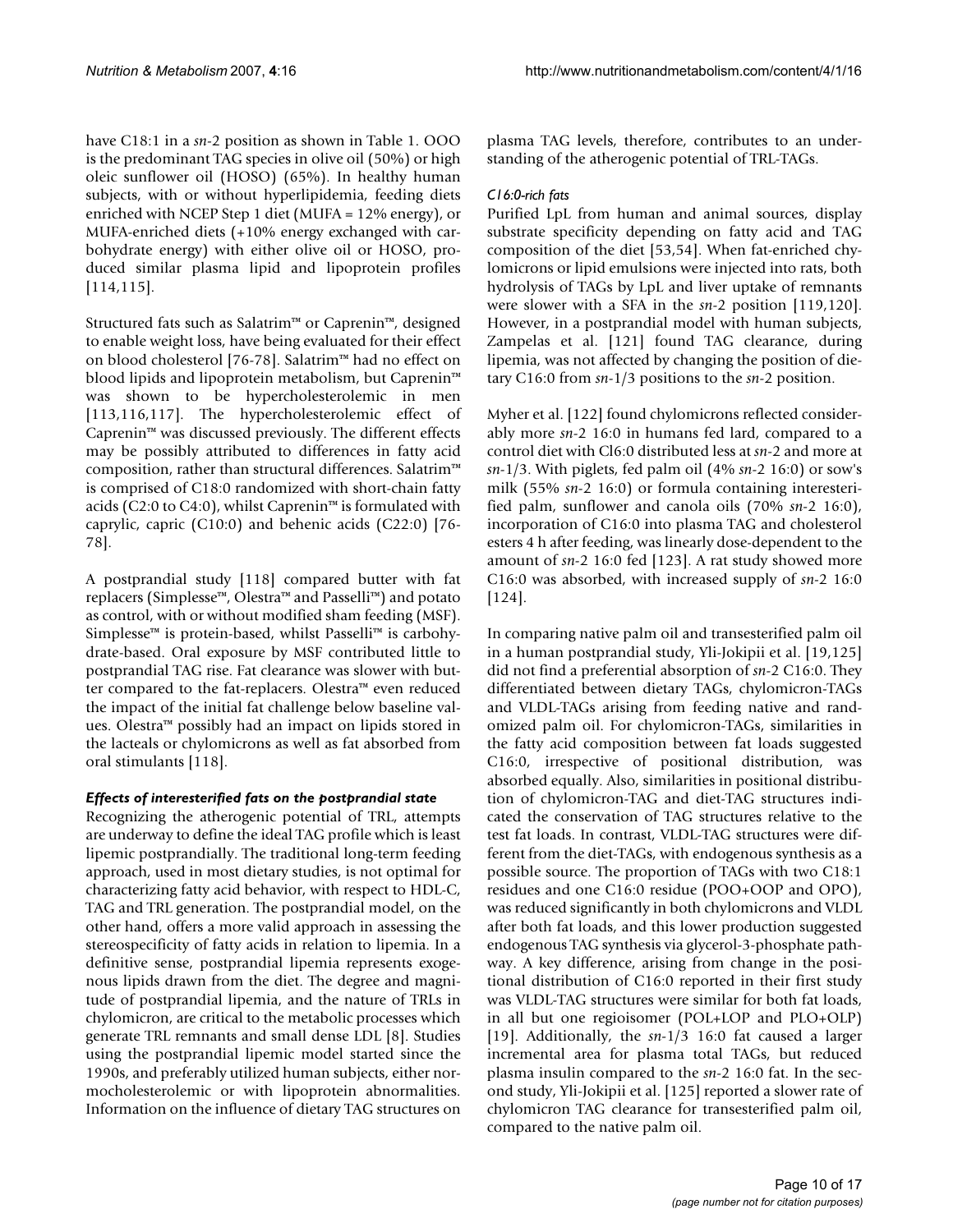# *C18:1-rich fats*

Virgin olive oil (VOO) and HOSO are two oils with equal amounts of C18:1, but with different compositions of minor fatty acids and TAG molecular species. VOO has a higher content of C16:0, C16:1n-7 and C18:3, whereas HOSO has higher proportions of C18:0 and C18:2. In a postprandial human study by Abia et al. [21], both oils elicited equal total TAG plasma concentrations, but their TAG-TRL responses during the postprandial period were significantly lowered by VOO, compared to HOSO. C18:1 content did not appear to influence postprandial metabolism, but rather minor fatty acids, C18:0 and C18:2 and their positional distribution in TAG had physiological relevance. Analysis of 2-monoacylglycerols demonstrated higher proportions of C18:0 and C16:0 and less C18:1 in TRL-TAGs derived from HOSO, compared to VOO TAG-TRL.

# *C18:0-rich fats*

In a series of human postprandial studies, Sanders and coworkers examined the influence of the TAG structure in a variety of C18:0-rich fats on postprandial lipemia. A randomized C18:0-rich fat, obtained through the interesterification of fully hydrogenated with unhydrogenated sunflower oil (IE-SO), was shown to cause a lesser lipemia compared to C18:1-rich HOSO oil [47]. This study also showed reduced activated FVII concentrations with the randomized C18:0-rich fat, compared to the C18:1-rich HOSO. Conversely by using cocoa butter with 18:0 primarily in  $sn-1/3$  positions, increased lipemia and activated FVII similar to the 18:1-rich HOSO, whereas Salatrim™, a synthetic randomized fat, produced a neutral effect [48]. Both randomized cocoa butter and IE-SO, which have more C18:0 in the *sn*-2 position, produced lower lipemia and lower activated FVII levels, compared to unrandomized cocoa butter [126,127].

Another native fat shea butter, despite having a high proportion of C18:0 in the sn-1/3 positions produced a lower lipemic response compared to C18:1-rich HOSO [128]. Lipemia was unaffected between native and randomized shea butter [22], while the *sn*-2 content of dietary TAGs was maintained in chylomicrons. The lipemic-lowering effects of randomized C18:0-rich fats were hypothesized to increase availability of C18:0 in the *sn*-2 position. Shea butter's ability in modulating this effect was also attributed to a lower C16:0 content compared to cocoa butter.

Alternately, randomized C18:0-rich fats having a high solid content at 37°C, could retard the absorption of fat [129]. Randomization increases the proportions of trisaturated TAG species, which would cause higher melting points compared to TAG species of increasing unsaturation [26]. However, Shahkhalili et al. [130] found no differences in the amount of fat absorbed and excreted, when

testing randomized and unrandomized C18:0 rich fats. A likely explanation may also lie in the symmetry of dietary TAG molecules. Asymmetrical TAGs lead to activation of FVII, which could potentially increase thrombogenic risk [126]

# *Variable* sn*-2 fatty acids*

Six interesterified fats were made up to  $\approx$  43% by weight by Tholstrup et al [131] with specific target fatty acids at the *sn*-2 position. Test fats were produced by interesterification of pure TAG (tristearin, tripalmitin, trimyristin) with high oleic-sunflower oil. Lipemic trends for all test fats peaked at 4 h. Stearic and palmitic acid rich fats caused lower lipemias, and slower return to the postabsorptive state, compared to MUFAs (both *cis* and *trans*) and PUFAs. Fatty acid chain length and degree of saturation influenced the extent and duration of lipemia, and hepatic VLDL output. LpL activity followed trends similar to that of lipemia. Cholestryl ester transfer protein (CETP) activity was not stimulated by most fatty acids during the prandial events, except for t*rans* 18:1 which induced greater CETP activity compared to oleic acid after 4 h, A summary of human studies reviewed in this section is provided in Table 3.

# *Metabolic implications on altering stereospecificity of TAGs*

Zock et al. [23] hypothesize fatty acids in the *sn*-2 position are preferentially transported to the liver instead of the extrahepatic tissues. This was based on the specificity of LpL in attacking the *sn*-1/3 positions of the TAG molecule [33,53]. In the liver, SFAs in the *sn*-2 position could preferentially affect LDL metabolism compared to the same SFA at the *sn*-1/3 positions [132].

Hayes [15] infers that potential benefit or harm to lipoprotein metabolism from structured fats, might originate from the consumption of specific TAG species related to aspects of TAG digestion, absorption and gut TAG resynthesis. The *sn*-2 monoacylglycerols, which are mostly PUFA or MUFA in native fats, are absorbed intact and serve as primary backbones for gut or liver phospholipid synthesis. Limiting PUFA availability, or insertion of a dysfunctional fatty acid such as C22:0 or *trans* 18:1, is viewed by Hayes [15] as bearing potential harm to lipoprotein and eicosonoid metabolism. Displacing PUFA or MUFA from the critical *sn*-2 position, by substitution with a SFA or TFA, may directly alter lipoprotein metabolism through down-regulation of rLDL.

Alternately change in lipoprotein metabolism may be mediated through the placement of a unique fatty acid in the *sn*-2 position in the phospholipid structure [15]. Changes to phospholipid structure may affect downstream metabolic activities involving lecithin:cholesterol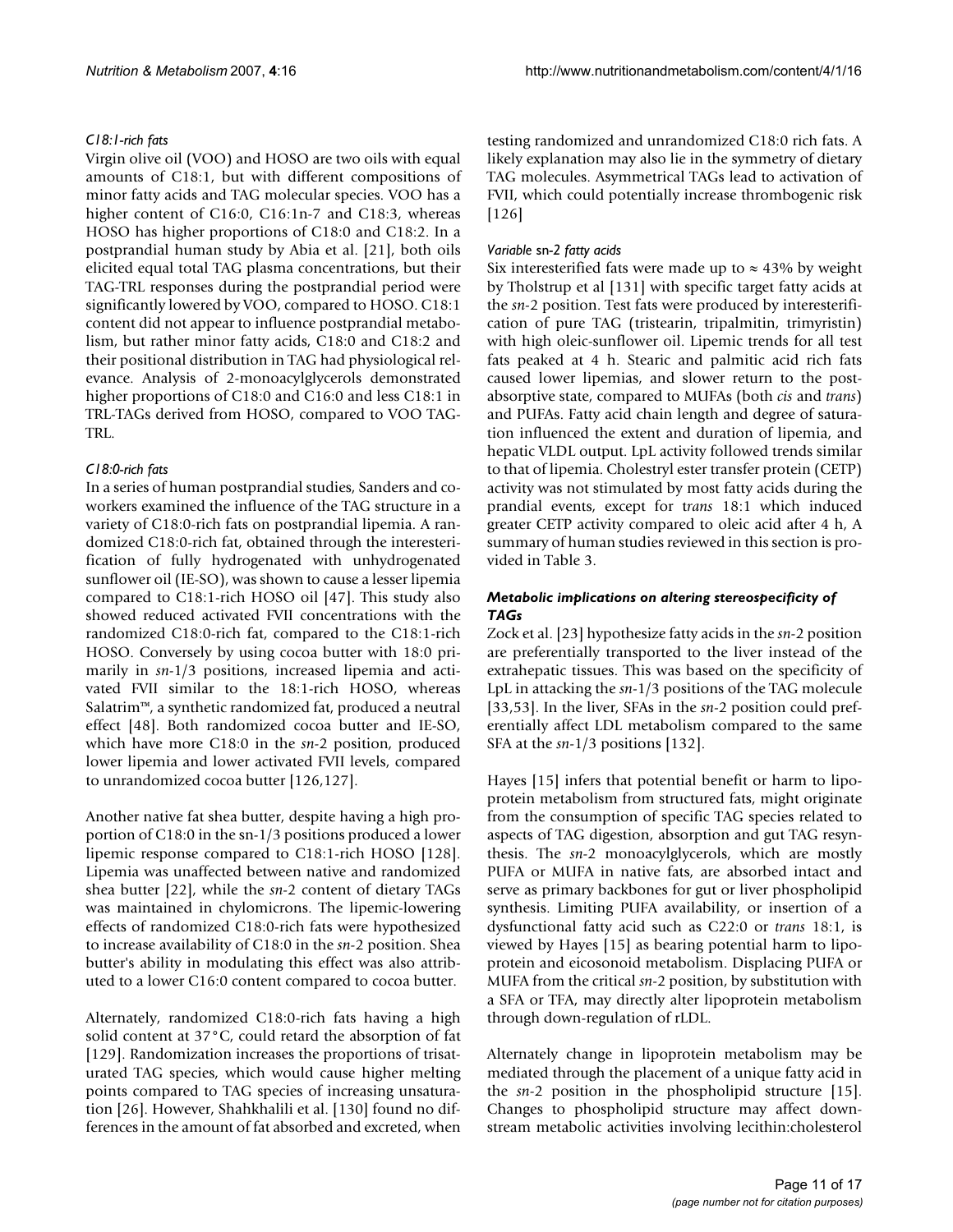#### **Table 3: Effects of interesterified fats in the lipemic model**

| <b>Fat class</b>                                                                                                                                                  | Reference               | <b>Study population</b>                                                                                                 | <b>Study design</b>                                                                                                                                                                                                                                                                                                                                                                  | <b>Diet</b>                                                                                                                                                                                        | <b>Endpoints</b>                                                                                                                                                                                                                                                                               |
|-------------------------------------------------------------------------------------------------------------------------------------------------------------------|-------------------------|-------------------------------------------------------------------------------------------------------------------------|--------------------------------------------------------------------------------------------------------------------------------------------------------------------------------------------------------------------------------------------------------------------------------------------------------------------------------------------------------------------------------------|----------------------------------------------------------------------------------------------------------------------------------------------------------------------------------------------------|------------------------------------------------------------------------------------------------------------------------------------------------------------------------------------------------------------------------------------------------------------------------------------------------|
| Palm olein (sn-1/3<br>C16:0) vs Betapol™/<br>interesterified palm<br>olein (sn-2 C16:0)                                                                           | Zampelas et al. [121]   | 16 healthy men<br>Mean age: $24.8 \pm 2.6$ y<br>Mean BMI: 22.7 ± 2.4<br>kg/m <sup>2</sup>                               | Randomized cross-<br>over<br>2-wk wash-out<br>6 hr postprandial<br>event<br>Bleeds at -10, 0, 15,<br>30, 45, 60, 90, 120,<br>180, 240, 300, 360 min                                                                                                                                                                                                                                  | Liquid meal: Meal<br>replacement diet<br>(Carnation Slender) +<br>40 g test fat $+$ 200 ml<br>water                                                                                                | Fat clearance: no<br>difference<br>Glucose, insulin and<br>GIP: no difference                                                                                                                                                                                                                  |
| Palm olein (sn-1/3<br>$C16:0$ ) vs<br>interesterified palm<br>olein (sn-2 C16:0)                                                                                  | Yli-Jokipii et al. [19] | II women<br>age: 18-45 y<br>BMI: 18.5-25 kg/m <sup>2</sup>                                                              | Double-blind<br>Randomized cross-<br>over<br>4-wk wash-out<br>6 hr postprandial<br>event                                                                                                                                                                                                                                                                                             | <b>Identical FAC with</b><br>32.8% of 16:0<br>Positional distribution:<br>$16:0$ in sn- $1/3$ for PO<br>and in sn-2 for<br>interesterified PO<br>Liquid fat load-55 $g/m2$<br><b>BSA</b>           | Fat clearance: no<br>difference<br>IAUC TAG: sn-1/3<br>$CI 6:0 > sn-2 CI 6:0$<br>Insulin: $sn-1/3$ $Cl6:0$<br>$sn-2 C16:0$<br>Chylomicron-TAG<br>structure: similar to<br>diet TAG structure<br><b>VLDL-TAG structure:</b><br>similar for both test<br>meals but dissimilar to<br>diet origin. |
| Butter vs Fat replacers<br>(Paselli™ vs<br>Simplesse™ vs<br>Olestra $TM$ )                                                                                        | Mattes [118]            | 2 men and 15 women<br>Age: $28.5 \pm 1.9$ y<br>BMI:26.1 $\pm$ 1.4 kg/m <sup>2</sup>                                     | Randomized<br>crossover<br>80 g almond evening<br>meal prior to<br>postprandial day<br>Modified sham feeding<br>(MSF) for oral<br>stimulation<br>0 h: baseline bleed<br>$+10$ min: 50 g<br>safflower oil capsule<br>+ 20 min: blood<br>drawn<br>+ every 3 min for 60<br>min: MSF<br>+ every 15 min for 60<br>min: MSF<br>+ bleeds at 2.5 h, 4.5<br>h, 6.5 h, 8.5 h after<br>baseline | MSF $(2)$ 2 hr after<br>baseline.<br>Mashed potato alone<br>as control.<br>Test fat $(= 50 g)$ fed in<br>capsules with mashed<br>potato.                                                           | AUC TAG: Butter ><br>potato = Paselli™ =<br>$No$ MSF $>$<br>Simplesse™ > Olestra<br>Serum 18:1, apo B48,<br>apo B 100: no<br>treatment effects                                                                                                                                                 |
| Interesterified C18:0-<br>rich sunflower oil vs<br>C18:1-rich HOSO                                                                                                | Sanders et al. [47]     | 16 healthy subjects: 11<br>men, 5 women<br>mean age (yr): 25.5<br>mean BMI ( $kg/m2$ ):<br>23.2                         | Randomized<br>crossover<br>7 hr postprandial<br>events<br>$0,1,2,4$ and 5 hr drawn<br>capillary blood<br>3 and 7 hr venous<br>blood                                                                                                                                                                                                                                                  | Test fat: 90 g vs Low<br>fat = $10g$<br>Test meal challenge:<br>cottage pie + banana<br>milkshake with<br>total nutrient value of<br>5.2 MJ, 37 g protein<br>Fat-free lunch (1.7 MJ)<br>after 3 hr | FVIIa: $sn-2$ C18:1 > $sn-$<br>2 C18:0<br>Plasma TAG: sn-2<br>$C18:1 > sn-2 C18:0$                                                                                                                                                                                                             |
| C18:0-rich cocoa<br>butter $(sn-1/3 \text{ C}18:0)$<br>vs C18:1-rich HOSO<br>$(sn-2 C18:1)$ vs<br>randomized C18:0-<br>rich Salatrim <sup>™</sup> (sn-2<br>C18:0) | Sanders et al. [48]     | 17 men and 18<br>women<br>mean age (yr): men<br>51.3; women 46.2<br>mean BMI ( $kg/m2$ ):<br>men 25.9 and women<br>26.5 | Randomized<br>crossover<br>3 wk feeding per<br>phase<br>with I wk wash-out<br>$0, 3$ and $6$ hr<br>postprandial events                                                                                                                                                                                                                                                               | Test fat:30 g<br>Test meal: muffin +<br>strawberry milkshake<br>Total nutrient value:<br>50 g fat, 17 g protein,<br>48 g carbohydrate                                                              | FVIIa: $\text{sn-1/3} \text{ C}18:0 =$<br>$sn-2$ C18:1 > $sn-2$<br>C18:0<br>Plasma TAG: sn-1/3<br>$C18:0 = sn-2 C18:1>$<br>sn-2 C18:0                                                                                                                                                          |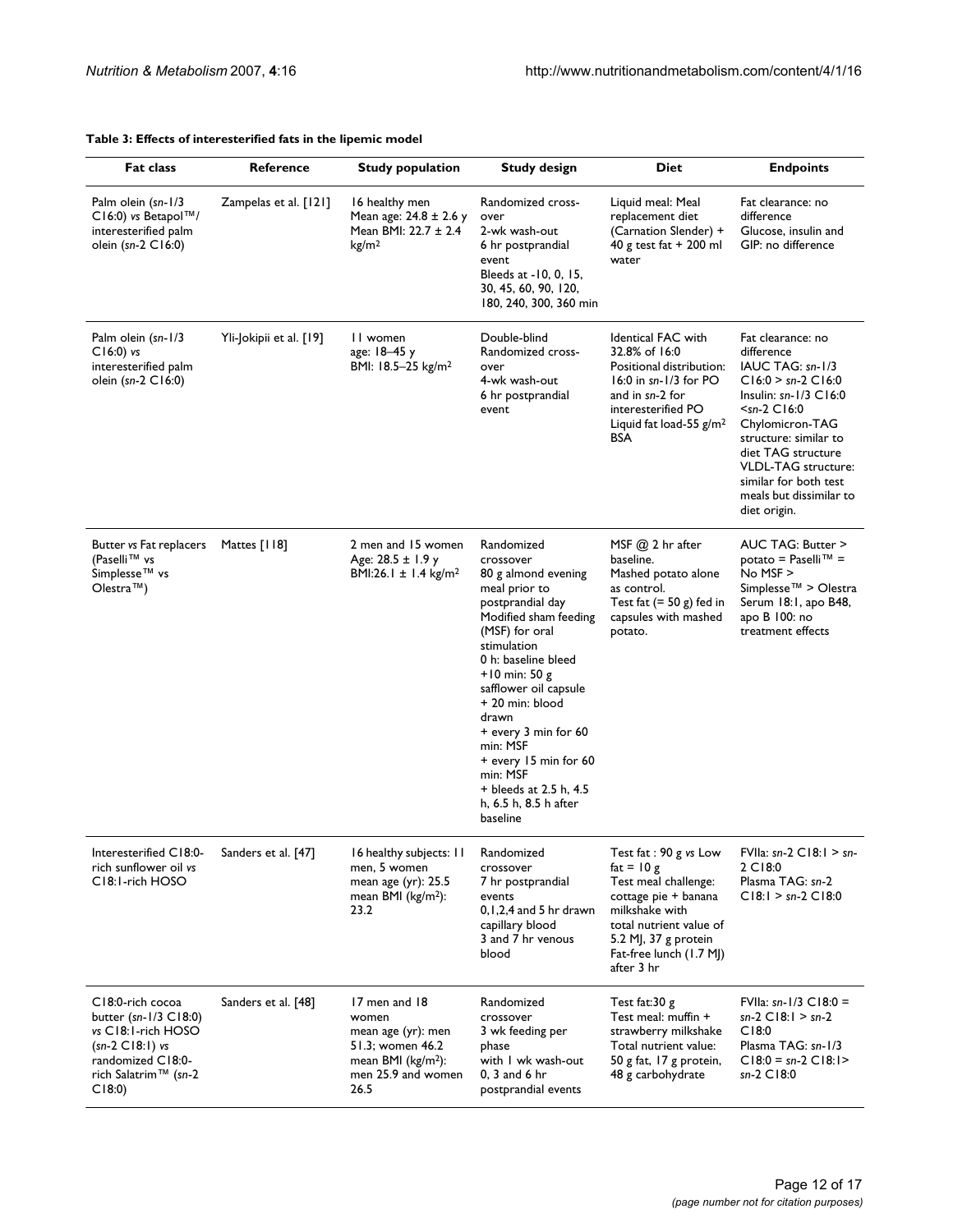| Table 3: Effects of interesterified fats in the lipemic model (Continued) |  |
|---------------------------------------------------------------------------|--|
|---------------------------------------------------------------------------|--|

| C18:0 rich cocoa<br>butter (sn- $1/3$ C18:0)<br>vs<br>interesterified cocoa<br>butter $(sn-2)$ C18:0)                                                                                           | Sanders et al. [126]   | 17 healthy males<br>mean age: 38.2 yr<br>mean BMI: 24.5 kg/m <sup>2</sup>     | Randomized<br>crossover<br>3 wk feeding per<br>phase<br>$\geq$   wk wash-out<br>$1,2,4$ and 5 h<br>postprandial events | Test meal: milkshake<br>$+$ muffin<br>Nutrient value: 3.13<br>MJ, 16 g protein + 50 g<br>carbohydrate $+50$ g<br>test fat<br>3 h post-meal: fruit<br>and low-fat yoghurt | FVIIa: sn-1/3 C18:0<br>$sn-2 C18:0$<br>Plasma TAG: sn-1/3<br>$C18:0 > sn-2 C18:0$                                                                                                                                                                                                                                      |
|-------------------------------------------------------------------------------------------------------------------------------------------------------------------------------------------------|------------------------|-------------------------------------------------------------------------------|------------------------------------------------------------------------------------------------------------------------|--------------------------------------------------------------------------------------------------------------------------------------------------------------------------|------------------------------------------------------------------------------------------------------------------------------------------------------------------------------------------------------------------------------------------------------------------------------------------------------------------------|
| C18:0 rich cocoa<br>butter (sn-1/3 C18:0)<br>vs<br>Interesterified C18:0-<br>rich sunflower oil (sn-<br>$2$ C18:0)                                                                              | Berry & Sanders [128]  | 6 healthy males<br>age: 20-40 yr                                              | Randomized<br>crossover<br>6 hr postprandial<br>event                                                                  | Test fat: $50 g$                                                                                                                                                         | FVIIa: sn-1/3 C18:0<br>$sn-2 C18:0$<br>Plasma TAG: sn-1/3<br>$C18:0 > sn-2 C18:0$                                                                                                                                                                                                                                      |
| Unrandomized shea<br>butter $(sn-1/3 \text{ C}18:0)$<br>vs randomized shea<br>butter ( $sn-2$ C18:0)                                                                                            | Berry & Sanders [22]   | 16 healthy males                                                              | Randomized<br>crossover trial                                                                                          | Test fat: 50 g<br>Test meal: muffins                                                                                                                                     | FVIIa: $\sin^{-1}/3$ C18:0 =<br>sn-2 C18:0<br>Plasma TAG: sn-1/3<br>$C18:0 = sn-2 C18:0$                                                                                                                                                                                                                               |
| Unrandomized shea<br>butter (sn- $1/3$ C18:0)<br>vs C18:1-rich HOSO<br>$(sn-2 C18:1)$                                                                                                           | Berry & Sanders [129]  | 13 healthy males<br>age: 20-43 yr                                             | Randomized<br>crossover trial<br>6 hr postprandial<br>event                                                            | Test fat: 50 g                                                                                                                                                           | FVIIa: $sn-2$ C18:1 > $sn-$<br>$1/3$ $C18:0$<br>Plasma TAG: sn-2<br>$CI8:1 > sn-1/3 CI8:0$                                                                                                                                                                                                                             |
| Interesterified fatty<br>acids<br>$sn-2$ C18:0 (n = 16)<br>$sn-2$ C16:0 (n = 16)<br>sn-2 C18:2 (n = 16)<br>sn-2 C18:1 (n = 16)<br>sn-2 C14:0+C16:0 (n<br>$= 8$<br>sn-2 trans $C18:1(n =$<br>15) | Tholstrup et al. [131] | 16 healthy men<br>age: 21 to 28 yr<br>BMI: 19.5 to 28.1 kg/<br>m <sup>2</sup> | Crossover design<br>$\geq$ 3 wk wash-out<br>2 days familiarization                                                     | Total fat energy-50.6%<br>SFA:PUFA:MUFA =<br>40:41:19<br>Interesterified fatty<br>acids targeted at $\approx$<br>43% by wt<br>Single meal fat-<br>loading: I g/kg BW     | Fat clearance: C18:0 =<br>$C16:0 < C16:0 + C14:0$<br>$\le$ cis and trans C18:1 $\le$<br>C18:2<br>LpL: $C18:0 = C16:0 =$<br>$C16:0+C14:0 \leq$ cis<br>$C18:1 <$ trans $C18:1 <$<br>C18:2<br>CETP: $\uparrow$ for trans<br>C18:1 after 4 h: $\downarrow$ for<br>C18:0 and C18:2 until<br>4 h; no change for the<br>rest. |

acyltransferase (LCAT) activity in the circulation. Unesterified cholesterol within circulating plasma lipoproteins is esterified to form cholesteryl esters (CE) by LCAT, which will then be transferred to HDL during reverse cholesterol transport. Further, acyl coenzyme A: cholesterol acyltransferase (ACAT) activity in the liver will promote the esterification of FC, shifting the equilibrium in favor of the CE pool, which leads to the 'up-regulation' of rLDL and reduced LDL-C levels [133]. Additionally, potential benefits or harm may be mediated through eicosonoid metabolism, such as the release of *sn*-2 fatty acids from phospholipids by phospholipase A2, or the generation of specific diacylglycerol from membrane phosphatidyl inositol by phospholipase C.

# **Summary**

Stereospecificity of most native oils and fats favor PUFA or MUFA in the *sn*-2 position, whilst SFAs are mainly distributed at the *sn*-1/3 positions. Interesterification has the capacity to invert this distribution by placing saturated fatty acids in the *sn*-2 position. Stereospecific structure and the *sn*-2 fatty acid position of the ingested TAG, are substantially preserved in chylomicrons. However, dietary TAG structure may not be conserved in VLDL-TAGs, as seen by the increase of POO after feeding C18:1-rich diets. Early metabolic events caused by LpL-hydrolysis of chylomicron-TAG are not influenced by the nature or the position of fatty acids within dietary TAG. Clearly LpL does not differentiate between *sn*-2 saturated or *sn*-2 unsaturated fatty acids. However, symmetry or asymmetry of TAG molecules may possibly make a difference in early metabolic processing, as symmetrical TAG molecules with C18:1 occupying the *sn*-2 position promotes a more rapid postprandial clearance from circulation.

Displacing PUFA or MUFA from the critical *sn*-2 position, by substitution with SFA, is hypothesized to cause lipid and lipoprotein abnormalities. Studies comparing the chain length of SFAs are limited, but indicate that saturates are most detrimental in the *sn*-2 position. For example, the amount of C16:0 in the *sn*-2 position influences TC and TAG levels in piglets and human infants. How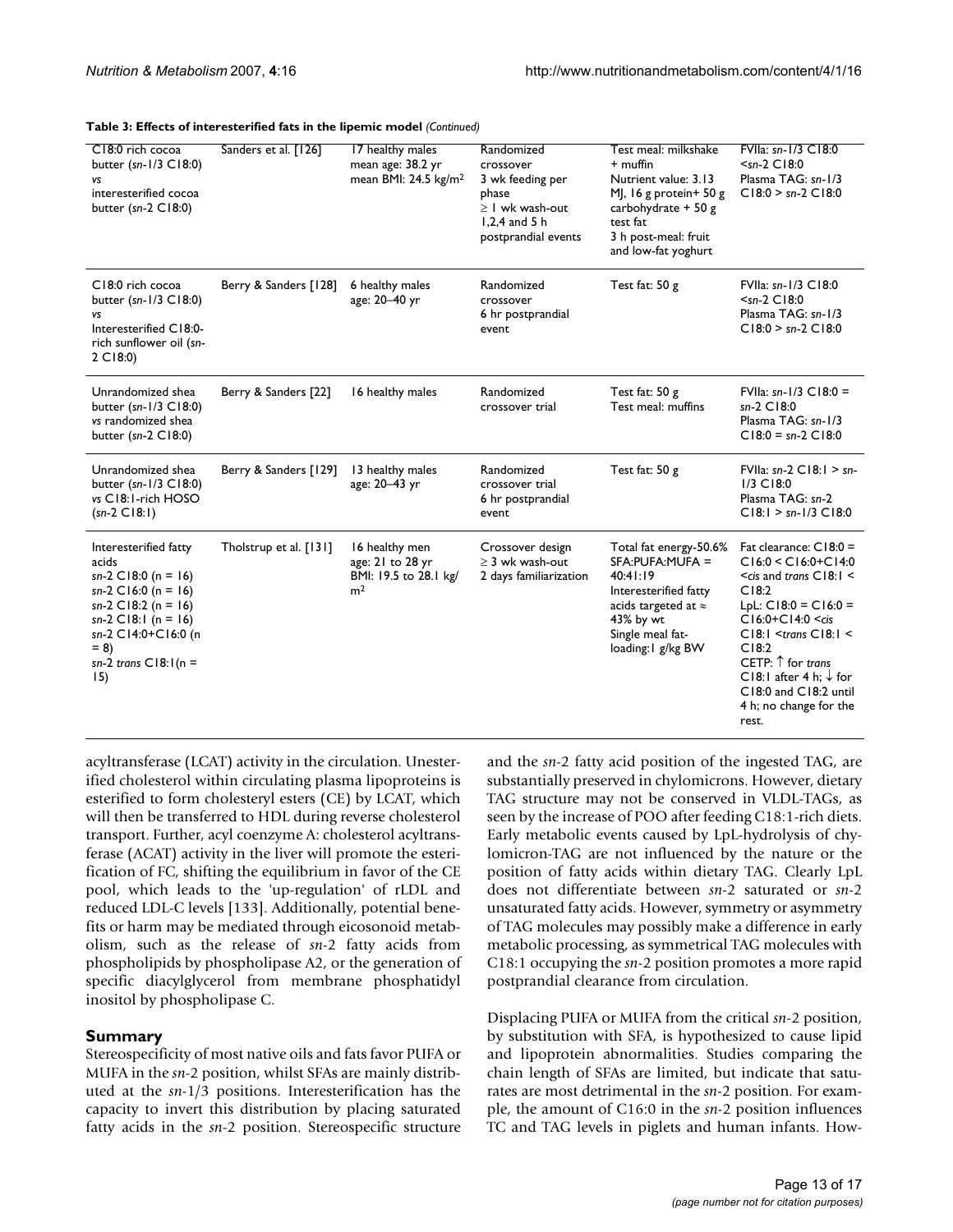ever, this effect has not been clearly demonstrated in human studies. In the rabbit model *sn*-2 16:0 appears to contribute to the development of atherogenicity in a dosedependent manner, but other animal models do not show this effect. Overall, it is still too early to conclude on the behavior of unusual positional distribution of fatty acids in TAG species originating from dietary fats and oils. More studies that reflect postprandial events will elucidate the type of TAG molecular species in TAG-rich lipoproteins, that are either directly atherogenic, or influence the development of small and dense LDL particles.

#### **Declaration of Competing interests**

No competing interests are declared. Financial support for this study was provided by the Malaysian Palm Oil Board, Malaysia, where Dr. Sundram was employed and Dr. T. Karupaiah was a graduate student. Both authors have read and approved the contents of this manuscript. The authors also dedicate this to the memory of Dr. David Kritchevsky, a friend and mentor, for his leadership in elucidating the impact of triacylglycerol structure on health and nutrition.

#### **References**

- 1. Patsch JR, Miesenböck G, Hopferwieser T, Mühlberger V, Knapp E, Dunn JK, Gotto AM Jr, Patsch W: **[Relation of triglyceride metab](http://www.ncbi.nlm.nih.gov/entrez/query.fcgi?cmd=Retrieve&db=PubMed&dopt=Abstract&list_uids=1420093)[olism and coronary artery disease. Studies in the postpran](http://www.ncbi.nlm.nih.gov/entrez/query.fcgi?cmd=Retrieve&db=PubMed&dopt=Abstract&list_uids=1420093)[dial state.](http://www.ncbi.nlm.nih.gov/entrez/query.fcgi?cmd=Retrieve&db=PubMed&dopt=Abstract&list_uids=1420093)** *Arterioscler Thromb* 1992, **12:**1336-45.
- 2. Hokanson J, Austin MA: **[Plasma triglyceride level is a risk factor](http://www.ncbi.nlm.nih.gov/entrez/query.fcgi?cmd=Retrieve&db=PubMed&dopt=Abstract&list_uids=8836866) [for cardiovascular disease independent of high density lipo](http://www.ncbi.nlm.nih.gov/entrez/query.fcgi?cmd=Retrieve&db=PubMed&dopt=Abstract&list_uids=8836866)protein cholesterol: a meta-analysis of population-based pro[spective studies.](http://www.ncbi.nlm.nih.gov/entrez/query.fcgi?cmd=Retrieve&db=PubMed&dopt=Abstract&list_uids=8836866)** *J Cardiovasc Risk* 1996, **3:**213-9.
- 3. Reardon MF, Nestel PJ, Craig IH, Harper RW: **[Lipoprotein predic](http://www.ncbi.nlm.nih.gov/entrez/query.fcgi?cmd=Retrieve&db=PubMed&dopt=Abstract&list_uids=3986978)[tors of the severity of coronary artery disease in men and](http://www.ncbi.nlm.nih.gov/entrez/query.fcgi?cmd=Retrieve&db=PubMed&dopt=Abstract&list_uids=3986978) [women.](http://www.ncbi.nlm.nih.gov/entrez/query.fcgi?cmd=Retrieve&db=PubMed&dopt=Abstract&list_uids=3986978)** *Circulation* 1985, **71:**881-8.
- 4. Hodis HN, Mack WJ, Azen SP, Alaupovic P, Pogoda JM, LaBree L, Hemphill LC, Kramsch DM, Blankenhorn DH: **[Triglyceride- and](http://www.ncbi.nlm.nih.gov/entrez/query.fcgi?cmd=Retrieve&db=PubMed&dopt=Abstract&list_uids=8026027) [cholesterol-rich lipoproteins have a differential effect on](http://www.ncbi.nlm.nih.gov/entrez/query.fcgi?cmd=Retrieve&db=PubMed&dopt=Abstract&list_uids=8026027) mild/moderate and severe lesion progression as assessed by quantitative coronary angiography in a controlled trial of [lovastatin.](http://www.ncbi.nlm.nih.gov/entrez/query.fcgi?cmd=Retrieve&db=PubMed&dopt=Abstract&list_uids=8026027)** *Circulation* 1994, **90:**42-9.
- 5. Bolibar I, Thompson SG, von Eckardstein A, Sandkamp M, Assmann G: **Dose-dependent relationship of serum lipid measurements with the extent of coronary stenosis. Strong, independent, and comprehensive.** *Arterioscler Thromb* 1995, **15:**1035-42.
- 6. Tkác I, Kimball BP, Lewis G, Uffelman K, Steiner G: **The severity of coronary atherosclerosis in type 2 diabetes mellitus is related to the number of circulating triglyceride-rich lipoprotein particles.** *Arterioscler Thromb* 1997, **17(12):**3633-3638.
- 7. Sharrett AR, Patsch W, Sorlie PD, Heiss G, Bond MG, Davis CE: **[Association of lipoprotein cholesterols, apolipoprotein A-1](http://www.ncbi.nlm.nih.gov/entrez/query.fcgi?cmd=Retrieve&db=PubMed&dopt=Abstract&list_uids=8018665) and B, and triglycerides with carotid atherosclerosis and cor[onary heart disease.](http://www.ncbi.nlm.nih.gov/entrez/query.fcgi?cmd=Retrieve&db=PubMed&dopt=Abstract&list_uids=8018665)** *Arterioscler Thromb* 1994, **14:**1098-104.
- 8. Patsch JR: **Triglyceride rich lipoproteins and atherosclerosis.** *Arterosclerosis* 1994, **110:**S23-6.
- 9. Roche HM, Gibney MJ: **[Postprandial coagulation factor VII](http://www.ncbi.nlm.nih.gov/entrez/query.fcgi?cmd=Retrieve&db=PubMed&dopt=Abstract&list_uids=9155504) [activity: the effects of monounsaturated fatty acids.](http://www.ncbi.nlm.nih.gov/entrez/query.fcgi?cmd=Retrieve&db=PubMed&dopt=Abstract&list_uids=9155504)** *Brit J Nutr* 1997, **77:**537-49.
- 10. Karpe F: **Postprandial lipoprotein metabolism and atherosclerosis.** *J Int Med* 1999, **246:**341-55.
- 11. Hennig B, Toborek M: **Nutrition and endothelial function: implications in atherosclerosis.** *Nutr Res* 2001, **21:**279-93.
- 12. Lechleitner M, Hoppichler F, Föger B, Patsch JR: **[Low density lipo](http://www.ncbi.nlm.nih.gov/entrez/query.fcgi?cmd=Retrieve&db=PubMed&dopt=Abstract&list_uids=7947606)[proteins of the postprandial state induce increased cellular](http://www.ncbi.nlm.nih.gov/entrez/query.fcgi?cmd=Retrieve&db=PubMed&dopt=Abstract&list_uids=7947606) [cholesteryl ester accumulation in macrophages.](http://www.ncbi.nlm.nih.gov/entrez/query.fcgi?cmd=Retrieve&db=PubMed&dopt=Abstract&list_uids=7947606)** *Arterioscler Thromb* 1994, **14:**1799-807.
- 13. Institute of Medicine (IOM): **Letter report on dietary reference intakes for** *trans* **fatty acids.** *Dietary reference intakes for energy, carbohydrate, fiber, fat, fatty acids, cholesterol, protein and amino acids. Institute of Medicine/Food and Nutrition Board* 2002:14 [\[http://](http://www.iom.edu/fnb) [www.iom.edu/fnb](http://www.iom.edu/fnb)]. Washington, DC: National Acad. Press
- 14. Kubow S: **The influence of stereospecific saturated fatty acids in dietary triacylglycerols on lipoprotein metabolism.** In *Structurally modified food fats: synthesis, biochemistry, and use* Edited by: Christophe AB. Champagne, Illinois: AOCS Press; 1998:149-159.
- 15. Hayes KC: **[Synthetic and modified glycerides: effects on](http://www.ncbi.nlm.nih.gov/entrez/query.fcgi?cmd=Retrieve&db=PubMed&dopt=Abstract&list_uids=11176204) [plasma lipids.](http://www.ncbi.nlm.nih.gov/entrez/query.fcgi?cmd=Retrieve&db=PubMed&dopt=Abstract&list_uids=11176204)** *Curr Opin Lipidol* 2001, **12:**55-60.
- 16. Hunter JE: **[Studies on effects of dietary fatty acids as related](http://www.ncbi.nlm.nih.gov/entrez/query.fcgi?cmd=Retrieve&db=PubMed&dopt=Abstract&list_uids=11521963) [to their position on triglycerides.](http://www.ncbi.nlm.nih.gov/entrez/query.fcgi?cmd=Retrieve&db=PubMed&dopt=Abstract&list_uids=11521963)** *Lipids* 2001, **36:**655-68.
- 17. Kritchevsky D: **[Effects of triglyceride structure on lipid metab](http://www.ncbi.nlm.nih.gov/entrez/query.fcgi?cmd=Retrieve&db=PubMed&dopt=Abstract&list_uids=3288909)[olism.](http://www.ncbi.nlm.nih.gov/entrez/query.fcgi?cmd=Retrieve&db=PubMed&dopt=Abstract&list_uids=3288909)** *Nutr Rev* 1988, **46:**177-81.
- 18. Kritchevsky D: **Stearic acid metabolism and atherogenesis: history.** *Am J Clin Nutr* 1994, **60(suppl):**997S-1001S.
- 19. Yli-Jokipii K, Kallio H, Schwab U, Mykkänen H, Kurvinen J-P, Savolainen MJ, Tahvonen R: **[Effects of palm oil and transesterified](http://www.ncbi.nlm.nih.gov/entrez/query.fcgi?cmd=Retrieve&db=PubMed&dopt=Abstract&list_uids=11590218) [palm oil on chylomicron and VLDL triacylglycerol structures](http://www.ncbi.nlm.nih.gov/entrez/query.fcgi?cmd=Retrieve&db=PubMed&dopt=Abstract&list_uids=11590218) [and postprandial lipid response.](http://www.ncbi.nlm.nih.gov/entrez/query.fcgi?cmd=Retrieve&db=PubMed&dopt=Abstract&list_uids=11590218)** *J Lipid Res* 2001, **42:**1618-25.
- Summers LKM, Fielding BA, Herd SL, Ilic V, Clark ML, Quinlan PT, Frayn KN: **[Use of structured triacylglycerols containing pre](http://www.ncbi.nlm.nih.gov/entrez/query.fcgi?cmd=Retrieve&db=PubMed&dopt=Abstract&list_uids=10508209)[dominantly stearic and oleic acids to probe early events in](http://www.ncbi.nlm.nih.gov/entrez/query.fcgi?cmd=Retrieve&db=PubMed&dopt=Abstract&list_uids=10508209) [metabolic processing of dietary fat.](http://www.ncbi.nlm.nih.gov/entrez/query.fcgi?cmd=Retrieve&db=PubMed&dopt=Abstract&list_uids=10508209)** *J Lipid Res* 1999, **40:**1890-8.
- 21. Abia R, Pacheco YM, Perona JS, Montero E, Muriana FJG, Ruiz-Gutiérrez V: **[The metabolic availability of dietary triacylglycerols](http://www.ncbi.nlm.nih.gov/entrez/query.fcgi?cmd=Retrieve&db=PubMed&dopt=Abstract&list_uids=11208939) [from two high oleic oils during the postprandial period does](http://www.ncbi.nlm.nih.gov/entrez/query.fcgi?cmd=Retrieve&db=PubMed&dopt=Abstract&list_uids=11208939) not depend on the amount of oleic acid ingested by healthy [men.](http://www.ncbi.nlm.nih.gov/entrez/query.fcgi?cmd=Retrieve&db=PubMed&dopt=Abstract&list_uids=11208939)** *J Nutr* 2001, **131:**59-65.
- 22. Berry SEE, Sanders TAB: **[Influence of triacylglycerol structure of](http://www.ncbi.nlm.nih.gov/entrez/query.fcgi?cmd=Retrieve&db=PubMed&dopt=Abstract&list_uids=15960865) [stearic acid-rich fats on postprandial lipaemia.](http://www.ncbi.nlm.nih.gov/entrez/query.fcgi?cmd=Retrieve&db=PubMed&dopt=Abstract&list_uids=15960865)** *Proc Nutr Soc* 2005, **64:**205-12.
- 23. Zock PL, de Vries JHM, de Fouw NJ, Katan MB: **[Positional distribu](http://www.ncbi.nlm.nih.gov/entrez/query.fcgi?cmd=Retrieve&db=PubMed&dopt=Abstract&list_uids=7825538)[tion of fatty acids in dietary triglycerides: effects on fasting](http://www.ncbi.nlm.nih.gov/entrez/query.fcgi?cmd=Retrieve&db=PubMed&dopt=Abstract&list_uids=7825538) [blood lipoprotein concentrations in humans.](http://www.ncbi.nlm.nih.gov/entrez/query.fcgi?cmd=Retrieve&db=PubMed&dopt=Abstract&list_uids=7825538)** *Am J Clin Nutr* 1995, **61:**48-55.
- 24. Padley FB, Gunstone FD, Harwood JL: **Occurrence and characteristics of oils and fats.** In *The Lipid Handbook* 2nd edition. Edited by: Gunstone FD, Harwood JL, Padley FB. London: Chapman & Hall; 1994:47-223.
- 25. Nawar WW: **Lipids.** In *Food Chemistry* 3rd edition. Edited by: Fennema OR. New York: Marcel Dekker Inc; 1996:225-319.
- 26. Small DM: **The effects of glyceride structure on fat absorption and metabolism.** *Ann Rev Nutr* 1991, **11:**412-34.
- 27. Brockerhoff H, Hoyle RJ, Wolmark N: **[Positional distribution of](http://www.ncbi.nlm.nih.gov/entrez/query.fcgi?cmd=Retrieve&db=PubMed&dopt=Abstract&list_uids=5942462) [fatty acids in triglycerides of animal depot fats.](http://www.ncbi.nlm.nih.gov/entrez/query.fcgi?cmd=Retrieve&db=PubMed&dopt=Abstract&list_uids=5942462)** *Biochim Biophys Acta* 1966, **116:**67-72.
- 28. Mattson FH, Lutton ES: **[The specific distribution of fatty acids in](http://www.ncbi.nlm.nih.gov/entrez/query.fcgi?cmd=Retrieve&db=PubMed&dopt=Abstract&list_uids=13587507) [the glycerides of animal and vegetable fats.](http://www.ncbi.nlm.nih.gov/entrez/query.fcgi?cmd=Retrieve&db=PubMed&dopt=Abstract&list_uids=13587507)** *J Biol Chem* 1958, **233:**868-71.
- 29. Brockerhoff H, Yurkowski M: **[Stereospecific analyses of several](http://www.ncbi.nlm.nih.gov/entrez/query.fcgi?cmd=Retrieve&db=PubMed&dopt=Abstract&list_uids=5900222) [vegetable fats.](http://www.ncbi.nlm.nih.gov/entrez/query.fcgi?cmd=Retrieve&db=PubMed&dopt=Abstract&list_uids=5900222)** *J Lipid Res* 1966, **7:**62-4.
- 30. Van der Wal RJ: **Calculation of the distribution of the saturated and unsaturated acyl groups in fats, from pancreatic lipase hydrolysis data.** *J Am Oil Chem Soc* 1960, **37:**18-20.
- 31. Martínez-Force E, Ruiz-López Ë, Garcés R: **[The determination of](http://www.ncbi.nlm.nih.gov/entrez/query.fcgi?cmd=Retrieve&db=PubMed&dopt=Abstract&list_uids=15464966) [the asymmetrical stereochemical distribution of fatty acids](http://www.ncbi.nlm.nih.gov/entrez/query.fcgi?cmd=Retrieve&db=PubMed&dopt=Abstract&list_uids=15464966) [in triacylglycerols.](http://www.ncbi.nlm.nih.gov/entrez/query.fcgi?cmd=Retrieve&db=PubMed&dopt=Abstract&list_uids=15464966)** *Anal Biochem* 2004, **334:**175-82.
- 32. Decker EA: **[The role of stereospecific saturated fatty acid](http://www.ncbi.nlm.nih.gov/entrez/query.fcgi?cmd=Retrieve&db=PubMed&dopt=Abstract&list_uids=8710239) [positions on lipid metabolism.](http://www.ncbi.nlm.nih.gov/entrez/query.fcgi?cmd=Retrieve&db=PubMed&dopt=Abstract&list_uids=8710239)** *Nutr Rev* 1996, **54:**108-10.
- 33. Nillson-Ehle P, Egelrud T, Belfrage P, Olivecrona T, Borgstrom B: **[Positional specificity of purified milk lipoprotein lipase.](http://www.ncbi.nlm.nih.gov/entrez/query.fcgi?cmd=Retrieve&db=PubMed&dopt=Abstract&list_uids=4355505)** *J Biol Chem* 1973, **248:**6734-7.
- 34. Yang LY, Kuksis A: **[Apparent convergence \(at 2-monoacylglyc](http://www.ncbi.nlm.nih.gov/entrez/query.fcgi?cmd=Retrieve&db=PubMed&dopt=Abstract&list_uids=1940641)[erol level\) of phosphatidic acid and 2-monoacylglycerol path](http://www.ncbi.nlm.nih.gov/entrez/query.fcgi?cmd=Retrieve&db=PubMed&dopt=Abstract&list_uids=1940641)[ways of synthesis of chylomicron triacylglycerols.](http://www.ncbi.nlm.nih.gov/entrez/query.fcgi?cmd=Retrieve&db=PubMed&dopt=Abstract&list_uids=1940641)** *J Lipid Res* 1991, **32:**1173-86.
- 35. Rogalska E, Ransac S, Verger R: **[Stereoselectivity of lipases. II.](http://www.ncbi.nlm.nih.gov/entrez/query.fcgi?cmd=Retrieve&db=PubMed&dopt=Abstract&list_uids=2243091) [Stereoselective hydrolysis of triglycerides by gastric and](http://www.ncbi.nlm.nih.gov/entrez/query.fcgi?cmd=Retrieve&db=PubMed&dopt=Abstract&list_uids=2243091) [pancreatic lipases.](http://www.ncbi.nlm.nih.gov/entrez/query.fcgi?cmd=Retrieve&db=PubMed&dopt=Abstract&list_uids=2243091)** *J Biol Chem* 1990, **265:**20271-7.
- 36. Mattson FH, Volpenhein RA: **[The digestion and absorption of](http://www.ncbi.nlm.nih.gov/entrez/query.fcgi?cmd=Retrieve&db=PubMed&dopt=Abstract&list_uids=14216426) [triglycerides.](http://www.ncbi.nlm.nih.gov/entrez/query.fcgi?cmd=Retrieve&db=PubMed&dopt=Abstract&list_uids=14216426)** *J Biol Chem* 1964, **239:**2772-7.
- 37. Mu H, Høy C-K: **The digestion of dietary triacylglycerols.** *Prog in Lipid Res* 2004, **43:**105-33.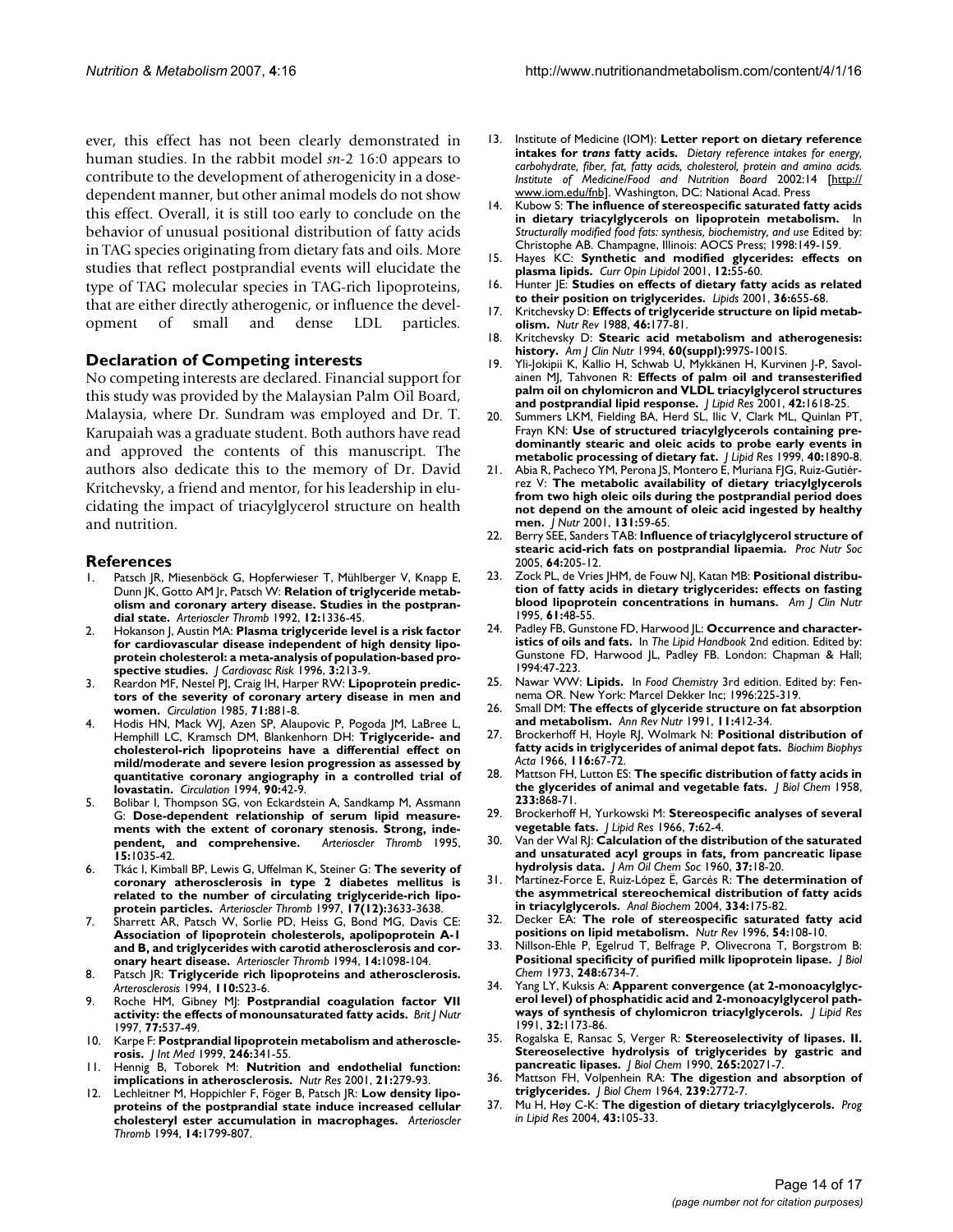- 38. Schulthess G, Lipka G, Compassi S, Boffelli D, Weber FE, Paltauf F, Hauser H: **[Absorption of monoacylglycerols by small intesti](http://www.ncbi.nlm.nih.gov/entrez/query.fcgi?cmd=Retrieve&db=PubMed&dopt=Abstract&list_uids=8161504)[nal brush border membrane.](http://www.ncbi.nlm.nih.gov/entrez/query.fcgi?cmd=Retrieve&db=PubMed&dopt=Abstract&list_uids=8161504)** *Biochemistry* 1994, **33:**4500-8.
- 39. Stremmel W: **[Uptake of fatty acids by jejunal mucosal cells is](http://www.ncbi.nlm.nih.gov/entrez/query.fcgi?cmd=Retrieve&db=PubMed&dopt=Abstract&list_uids=3198762) [mediated by a fatty acid binding membrane protein.](http://www.ncbi.nlm.nih.gov/entrez/query.fcgi?cmd=Retrieve&db=PubMed&dopt=Abstract&list_uids=3198762)** *J Clin Investig* 1988, **82:**2001-10.
- 40. Abumrad NA, Park JH, Park CR: **[Permeation of long-chain fatty](http://www.ncbi.nlm.nih.gov/entrez/query.fcgi?cmd=Retrieve&db=PubMed&dopt=Abstract&list_uids=6746632) [acids into adipocytes.](http://www.ncbi.nlm.nih.gov/entrez/query.fcgi?cmd=Retrieve&db=PubMed&dopt=Abstract&list_uids=6746632)** *J Biol Chem* 1984, **259:**8945-53.
- 41. Pufal DA, Quinlan PT, Salter A: **[Effect of dietary triacylglycerol](http://www.ncbi.nlm.nih.gov/entrez/query.fcgi?cmd=Retrieve&db=PubMed&dopt=Abstract&list_uids=7654779) [structure on lipoprotein metabolism: a comparison of the](http://www.ncbi.nlm.nih.gov/entrez/query.fcgi?cmd=Retrieve&db=PubMed&dopt=Abstract&list_uids=7654779) effects of dioleoylpalmitoylglycerol in which palmitate is [esterified to the 2-or 1\(3\)-position of the glycerol.](http://www.ncbi.nlm.nih.gov/entrez/query.fcgi?cmd=Retrieve&db=PubMed&dopt=Abstract&list_uids=7654779)** *Biochim Biophys Acta* 1995, **1258:**41-8.
- 42. Kayden HJ, Senior JR, Mattson FH: **[The monoglyceride pathway](http://www.ncbi.nlm.nih.gov/entrez/query.fcgi?cmd=Retrieve&db=PubMed&dopt=Abstract&list_uids=6061744) [of fat absorption in man.](http://www.ncbi.nlm.nih.gov/entrez/query.fcgi?cmd=Retrieve&db=PubMed&dopt=Abstract&list_uids=6061744)** *J Clin Invest* 1967, **46:**1695-703.
- 43. Tso P, Weidman SW: **Absorption and metabolism of lipid in humans.** In *Lipids in modern nutrition* Edited by: Horisberger M, Bracco U. New York:Nestle Nutrition, Vevey/Raven Press; 1987:1-15.
- 44. Bottino NR, Vandenburg GA, Reiser R: **Resistance of certain longchain polyunsaturated fatty acids of marine oils to pancreatic lipase hydrolysis.** *Lipids* 1967, **2:**489-93.
- 45. Ikeda I, Sasaki E, Yasaunami H, Nomiyama S, Nakayama M, Sugano M, Imaizumi K, Yazawa K: **Digestion and lymphatic transport of eicosapentaenoic and docosahexaenoic acids given in the form of triacylglycerol, free acid and ethyl ester in rats.** *Biochim et Biophy Acta* 1995, **1259(3):**297-304.
- 46. Christensen MS, Høy CE, Redgrave TG: **Lymphatic absorption of n-3 polyunsaturated fatty acids from marine oils with different intramolecular fatty acid distributions.** *Biochim et Biophy Acta* 1994, **1215(1-2):**198-204.
- 47. Sanders TA, de Grassi T, Miller GJ, Morrissey JH: **Influence of fatty acid chain length and** *cis/trans* **[isomerization on postprandial](http://www.ncbi.nlm.nih.gov/entrez/query.fcgi?cmd=Retrieve&db=PubMed&dopt=Abstract&list_uids=10729392) [lipemia and factor VII in healthy subjects \(postprandial lipids](http://www.ncbi.nlm.nih.gov/entrez/query.fcgi?cmd=Retrieve&db=PubMed&dopt=Abstract&list_uids=10729392) [and factor VII\).](http://www.ncbi.nlm.nih.gov/entrez/query.fcgi?cmd=Retrieve&db=PubMed&dopt=Abstract&list_uids=10729392)** *Atherosclerosis* 2000, **149:**413-20.
- 48. Sanders TA, Oakley FR, Cooper JA, Miller GJ: **[Influence of a stearic](http://www.ncbi.nlm.nih.gov/entrez/query.fcgi?cmd=Retrieve&db=PubMed&dopt=Abstract&list_uids=11273845) [acid-rich structured triacylglycerol on postprandial lipemia,](http://www.ncbi.nlm.nih.gov/entrez/query.fcgi?cmd=Retrieve&db=PubMed&dopt=Abstract&list_uids=11273845) factor VII concentrations, and fibrinolytic activity in healthy [subjects.](http://www.ncbi.nlm.nih.gov/entrez/query.fcgi?cmd=Retrieve&db=PubMed&dopt=Abstract&list_uids=11273845)** *Am J Clin Nutr* 2001, **73:**715-21.
- 49. Hultin M, Olivecrona T: **[Conversion of chylomicrons to rem](http://www.ncbi.nlm.nih.gov/entrez/query.fcgi?cmd=Retrieve&db=PubMed&dopt=Abstract&list_uids=9888638)[nants.](http://www.ncbi.nlm.nih.gov/entrez/query.fcgi?cmd=Retrieve&db=PubMed&dopt=Abstract&list_uids=9888638)** *Atherosclerosis* 1998, **141:**S25-9.
- 50. Hultin M, Savonen R, Olivecrona T: **[Chylomicron metabolism in](http://www.ncbi.nlm.nih.gov/entrez/query.fcgi?cmd=Retrieve&db=PubMed&dopt=Abstract&list_uids=8725154) [rats: Lipolysis, recirculation of triglyceride-derived fatty](http://www.ncbi.nlm.nih.gov/entrez/query.fcgi?cmd=Retrieve&db=PubMed&dopt=Abstract&list_uids=8725154) acids in plasma FFA, and fate of core lipids as analyzed by [compartmental modelling.](http://www.ncbi.nlm.nih.gov/entrez/query.fcgi?cmd=Retrieve&db=PubMed&dopt=Abstract&list_uids=8725154)** *J Lipid Res* 1996, **37:**1022-36.
- 51. Park Y, Damron BD, Miles JM, Harris WS: **[Measurement of human](http://www.ncbi.nlm.nih.gov/entrez/query.fcgi?cmd=Retrieve&db=PubMed&dopt=Abstract&list_uids=11269690) [chylomicron triglyceride clearance with a labeled commer](http://www.ncbi.nlm.nih.gov/entrez/query.fcgi?cmd=Retrieve&db=PubMed&dopt=Abstract&list_uids=11269690)[cial lipid emulsion.](http://www.ncbi.nlm.nih.gov/entrez/query.fcgi?cmd=Retrieve&db=PubMed&dopt=Abstract&list_uids=11269690)** *Lipids* 2001, **36:**115-20.
- 52. Akesson B, Gronowitz S, Herslof B, Michelson P, Olivecrona T: **Stereospecificity of different lipases.** *Lipids* 1983, **18:**313-8.
- 53. Wang CH, Kuksis A, Manganaro F: **[Studies of the substrate spe](http://www.ncbi.nlm.nih.gov/entrez/query.fcgi?cmd=Retrieve&db=PubMed&dopt=Abstract&list_uids=7078358)[cificity of purified human milk lipoprotein lipase.](http://www.ncbi.nlm.nih.gov/entrez/query.fcgi?cmd=Retrieve&db=PubMed&dopt=Abstract&list_uids=7078358)** *Lipids* 1982, **17:**278-84.
- 54. Sato K, Suzuki K, Akiba Y: **Specific differences in substrate specificity of lipoprotein lipase purified from chickens and rats.** *Comp Biochem Physiol* 1998, **119A:**569-73.
- 55. Bengtsson G, Olivercrona T: **[Lipoprotein lipase: mechanism](http://www.ncbi.nlm.nih.gov/entrez/query.fcgi?cmd=Retrieve&db=PubMed&dopt=Abstract&list_uids=7398627) [inhibition.](http://www.ncbi.nlm.nih.gov/entrez/query.fcgi?cmd=Retrieve&db=PubMed&dopt=Abstract&list_uids=7398627)** *Eur J Biochem* 1980, **106:**557-62.
- Saxena U, Goldberg II: [Interaction of lipoprotein lipase with gly](http://www.ncbi.nlm.nih.gov/entrez/query.fcgi?cmd=Retrieve&db=PubMed&dopt=Abstract&list_uids=2317527)**[cosaminoglycans and apolipoprotein C-II: effects of free fatty](http://www.ncbi.nlm.nih.gov/entrez/query.fcgi?cmd=Retrieve&db=PubMed&dopt=Abstract&list_uids=2317527) [acids.](http://www.ncbi.nlm.nih.gov/entrez/query.fcgi?cmd=Retrieve&db=PubMed&dopt=Abstract&list_uids=2317527)** *Biochim Biophys Acta* 1990, **1043:**161-8.
- 57. Saxena U, Witte LD, Goldberg IJ: **[Release of endothelial cell lipo](http://www.ncbi.nlm.nih.gov/entrez/query.fcgi?cmd=Retrieve&db=PubMed&dopt=Abstract&list_uids=2925647)[protein lipase by plasma lipoproteins and free fatty acids.](http://www.ncbi.nlm.nih.gov/entrez/query.fcgi?cmd=Retrieve&db=PubMed&dopt=Abstract&list_uids=2925647)** *J Biol Chem* 1989, **264:**4349-55.
- 58. Olivercrona T, Bengtsson-Olivercrona G: **Lipoprotein lipase and hepatic lipase.** *Curr Opin Lipidol* 1990, **1:**222-30.
- 59. Frayn KN, Shadid S, Hamlani R, Humphreys SM, Clark ML, Fielding BA, Boland O, Coppack SW: **[Regulation of fatty acid movement](http://www.ncbi.nlm.nih.gov/entrez/query.fcgi?cmd=Retrieve&db=PubMed&dopt=Abstract&list_uids=8166251) [in human adipose tissue in the postabsorptive-to-postpran](http://www.ncbi.nlm.nih.gov/entrez/query.fcgi?cmd=Retrieve&db=PubMed&dopt=Abstract&list_uids=8166251)[dial transition.](http://www.ncbi.nlm.nih.gov/entrez/query.fcgi?cmd=Retrieve&db=PubMed&dopt=Abstract&list_uids=8166251)** *Am J Physiol* 1994, **266:**E308-17.
- 60. Rye K-A, Clay MA, Barter PJ: **[Remodelling of high density lipo](http://www.ncbi.nlm.nih.gov/entrez/query.fcgi?cmd=Retrieve&db=PubMed&dopt=Abstract&list_uids=10488948)[proteins by plasma factors.](http://www.ncbi.nlm.nih.gov/entrez/query.fcgi?cmd=Retrieve&db=PubMed&dopt=Abstract&list_uids=10488948)** *Atherosclerosis* 1999, **145:**227-38.
- 61. Redgrave TG: **[Formation of cholesteryl ester-rich particulate](http://www.ncbi.nlm.nih.gov/entrez/query.fcgi?cmd=Retrieve&db=PubMed&dopt=Abstract&list_uids=5415674) [lipid during metabolism of chylomicrons.](http://www.ncbi.nlm.nih.gov/entrez/query.fcgi?cmd=Retrieve&db=PubMed&dopt=Abstract&list_uids=5415674)** *J Clin Invest* 1970, **49:**465-71.
- 62. Quarfordt SH, Hanks J, Jones RS, Shelburne F: **[The uptake of high](http://www.ncbi.nlm.nih.gov/entrez/query.fcgi?cmd=Retrieve&db=PubMed&dopt=Abstract&list_uids=6244301) [density lipoprotein cholesteryl ester in the perfused rat liver.](http://www.ncbi.nlm.nih.gov/entrez/query.fcgi?cmd=Retrieve&db=PubMed&dopt=Abstract&list_uids=6244301)** *J Biol Chem* 1980, **255:**2943-7.
- 63. Sherrill BC, Innerarity TL, Mahley RW: **[Rapid hepatic clearance of](http://www.ncbi.nlm.nih.gov/entrez/query.fcgi?cmd=Retrieve&db=PubMed&dopt=Abstract&list_uids=7354059) [the canine lipoproteins containing only the E apoprotein by](http://www.ncbi.nlm.nih.gov/entrez/query.fcgi?cmd=Retrieve&db=PubMed&dopt=Abstract&list_uids=7354059) [high affinity receptor.](http://www.ncbi.nlm.nih.gov/entrez/query.fcgi?cmd=Retrieve&db=PubMed&dopt=Abstract&list_uids=7354059)** *J Biol Chem* 1980, **255:**1804-7.
- Mahley RW, Hui DY, Innerarity TL, Weisgraber KH: [Two inde](http://www.ncbi.nlm.nih.gov/entrez/query.fcgi?cmd=Retrieve&db=PubMed&dopt=Abstract&list_uids=6271808)**[pendent lipoprotein receptors on hepatic membranes of the](http://www.ncbi.nlm.nih.gov/entrez/query.fcgi?cmd=Retrieve&db=PubMed&dopt=Abstract&list_uids=6271808) [dog, swine, and man. Apo B, E and apo-E receptors.](http://www.ncbi.nlm.nih.gov/entrez/query.fcgi?cmd=Retrieve&db=PubMed&dopt=Abstract&list_uids=6271808)** *J Clin Invest* 1981, **68:**1197-206.
- 65. McGandy RB, Hegsted DM, Myers ML: **[Use of semisynthetic fats](http://www.ncbi.nlm.nih.gov/entrez/query.fcgi?cmd=Retrieve&db=PubMed&dopt=Abstract&list_uids=5475660) [in determining effects of specific dietary fatty acids on serum](http://www.ncbi.nlm.nih.gov/entrez/query.fcgi?cmd=Retrieve&db=PubMed&dopt=Abstract&list_uids=5475660) [lipids in man.](http://www.ncbi.nlm.nih.gov/entrez/query.fcgi?cmd=Retrieve&db=PubMed&dopt=Abstract&list_uids=5475660)** *Am J Clin Nutr* 1970, **23:**1288-98.
- 66. Kubow S: **The influence of positional distribution of fatty acids in native, interesterified and structure-specific lipids on lipoprotein metabolism and atherogenesis.** *J Nutr Biochem* 1996, **7:**530-41.
- 67. Mu H, Porsgaard T: **The metabolism of structured triacylglycerols.** *Prog in Lipid Res* 2005, **44:**430-48.
- 68. Stein J: **Chemically defined structured lipids: current status and future directions in GI diseases.** *Internat J Colorectal Dis* 1999, **14:**79-85.
- 69. Pitkanen O, Takala J, Poyhonen M, Kari A: **Nitrogen and energy balance in septic and injured intensive care patients: response to parenteral nutrition.** *Clinical Nutr* 1991, **10:**258-65.
- 70. Sandstrom R, Hyltander A, Korner U, Lundholm K: **Structured triglycerides were well tolerated and induced increased whole body fat oxidation compared with long chain triglycerides in postoperative patients.** *J Paren Ent Nutr* 1995, **19(5):**381-386.
- 71. Kruimel JW, Naber TH, van der Vliet JA, Carneheim C, Katan MB, Jansen JB: **Parenteral structured triglyceride emulsion improves nitrogen balance and is cleared faster from the blood in moderately catabolic patients.** *J Paren Enter Nutr* 2001, **25:**237-44.
- 72. Lindgren BF, Ruokonen E, Magnusson-Borg K, Takala J: **Nitrogen sparing effect of structured triglycerides containing both medium and long chain fatty acids in critically ill patients: a double blind randomized controlled trial.** *Clinical Nutr* 2001, **20:**43-48.
- 73. Tomarelli RM, Meyer BJ, Weaber JR, Bernhart FW: **[Effect of posi](http://www.ncbi.nlm.nih.gov/entrez/query.fcgi?cmd=Retrieve&db=PubMed&dopt=Abstract&list_uids=5665659)[tional distribution on the absorption of the fatty acids of](http://www.ncbi.nlm.nih.gov/entrez/query.fcgi?cmd=Retrieve&db=PubMed&dopt=Abstract&list_uids=5665659) [human milk and infant formulas.](http://www.ncbi.nlm.nih.gov/entrez/query.fcgi?cmd=Retrieve&db=PubMed&dopt=Abstract&list_uids=5665659)** *J Nutr* 1968, **95:**583-590.
- 74. Filer LJ Jr, Mattson FH, Fomon SJ: **[Triglyceride configuration and](http://www.ncbi.nlm.nih.gov/entrez/query.fcgi?cmd=Retrieve&db=PubMed&dopt=Abstract&list_uids=5350984) [fat absorption by the human infant.](http://www.ncbi.nlm.nih.gov/entrez/query.fcgi?cmd=Retrieve&db=PubMed&dopt=Abstract&list_uids=5350984)** *J Nutr* 1969, **99:**293-8.
- 75. Lien EL, Boyle FG, Yuhas R, Tomarelli RM, Quinlan P: **[The effect of](http://www.ncbi.nlm.nih.gov/entrez/query.fcgi?cmd=Retrieve&db=PubMed&dopt=Abstract&list_uids=9252903) [triglyceride positional distribution on fatty acid absorption in](http://www.ncbi.nlm.nih.gov/entrez/query.fcgi?cmd=Retrieve&db=PubMed&dopt=Abstract&list_uids=9252903) [rats.](http://www.ncbi.nlm.nih.gov/entrez/query.fcgi?cmd=Retrieve&db=PubMed&dopt=Abstract&list_uids=9252903)** *J Pediatr Gastroenterol Nutr* 1997, **25:**167-74.
- Peters JC, Holcombe BN, Hiller LK, Webb DR: Caprenin 3. **Absorption and caloric value in adult humans.** *J Am Coll Toxicol* 1991, **10:**357-67.
- 77. Webb DR, Peters JC, Jandacek RJ, Fortier NE: **Caprenin 2. Shortterm safety and metabolism in rats and hamsters.** *J Am Coll Toxicol* 1991, **10:**341-56.
- 78. Finley JW, Klemann LP, Leveille GA, Otterburn MS, Walchak CG: **Caloric availability of SALATRIM in rats and humans.** *J Agric Food Chem* 1994, **42:**495-9.
- 79. Hoagland R, Snider GG: **Digestibility of certain higher saturated fatty acids and triglycerides.** *J Nutr* 1943, **26:**219-25.
- 80. Carroll KK: **[Digestibility of individual fatty acids in the rat.](http://www.ncbi.nlm.nih.gov/entrez/query.fcgi?cmd=Retrieve&db=PubMed&dopt=Abstract&list_uids=13526018)** *J Nutr* 1958, **64:**399-410.
- 81. Carroll KK, Richards JF: **[Factors affecting digestibility of fatty](http://www.ncbi.nlm.nih.gov/entrez/query.fcgi?cmd=Retrieve&db=PubMed&dopt=Abstract&list_uids=13526019) [acids in the rat.](http://www.ncbi.nlm.nih.gov/entrez/query.fcgi?cmd=Retrieve&db=PubMed&dopt=Abstract&list_uids=13526019)** *J Nutr* 1958, **64:**411-24.
- 82. Mattson FH: **The absorbability of stearic acid when fed as a simple or mixed triglyceride.** *J Nutr* 1959, **69:**338-42.
- 83. Mattil KF, Higgins JW: **The relationship of glyceride structure to fat digestibility. 1. Synthetic glycerides of stearic and oleic acids.** *J Nutr* 1945, **29:**255-60.
- 84. Bergstedt SE, Hayashi H, Kritchevsky D, Tso P: **[A comparison of](http://www.ncbi.nlm.nih.gov/entrez/query.fcgi?cmd=Retrieve&db=PubMed&dopt=Abstract&list_uids=2205112) [the absorption of glycerol tristearate and glycerol trioleate](http://www.ncbi.nlm.nih.gov/entrez/query.fcgi?cmd=Retrieve&db=PubMed&dopt=Abstract&list_uids=2205112) [by rat small intestine.](http://www.ncbi.nlm.nih.gov/entrez/query.fcgi?cmd=Retrieve&db=PubMed&dopt=Abstract&list_uids=2205112)** *Am J Physiol* 1990, **259:**G386-93.
- 85. Bergstedt SE, Bergstedt JL, Fujimoto K, Mansbach C, Kritchevsky D, Tso P: **[Effects of glycerol tripalmitate and glycerol trioleate](http://www.ncbi.nlm.nih.gov/entrez/query.fcgi?cmd=Retrieve&db=PubMed&dopt=Abstract&list_uids=1872393) [on intestinal absorption of glycerol tristearate.](http://www.ncbi.nlm.nih.gov/entrez/query.fcgi?cmd=Retrieve&db=PubMed&dopt=Abstract&list_uids=1872393)** *Am J Physiol* 1991, **261:**G239-47.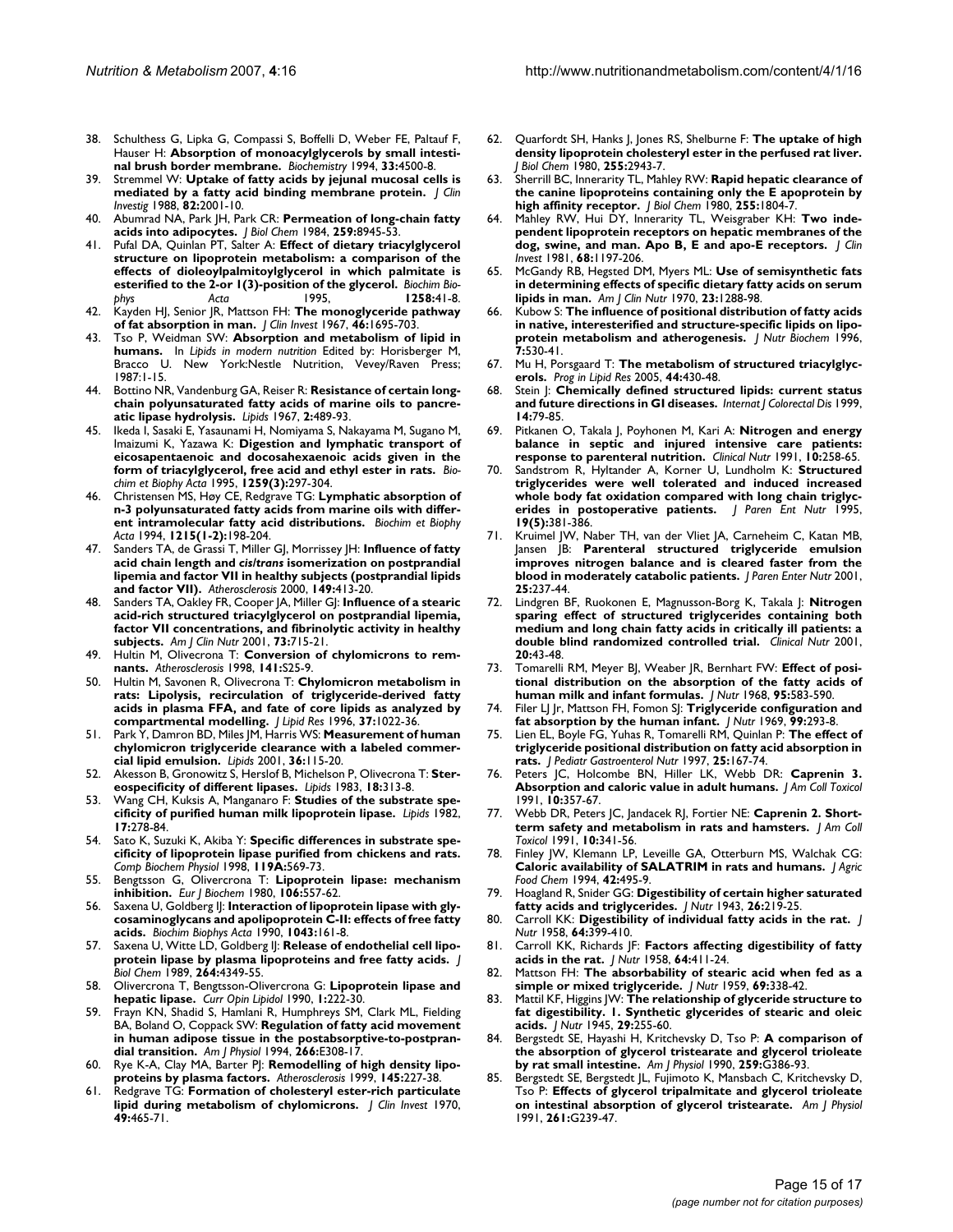- 86. Feldman EB, Russell BS, Schnare FH, Miles BC, Doyle EA, Moretti-Rojas I: **[Effects of tristearin, triolein and safflower oil diets on](http://www.ncbi.nlm.nih.gov/entrez/query.fcgi?cmd=Retrieve&db=PubMed&dopt=Abstract&list_uids=512710) [cholesterol balance in rats.](http://www.ncbi.nlm.nih.gov/entrez/query.fcgi?cmd=Retrieve&db=PubMed&dopt=Abstract&list_uids=512710)** *J Nutr* 1979, **109:**2226-36.
- 87. Feldman EB, Russell BS, Schnare FH, Moretti-Rojas I, Miles BC, Doyle EA: **[Effects of diets of homogenous saturated triglycerides on](http://www.ncbi.nlm.nih.gov/entrez/query.fcgi?cmd=Retrieve&db=PubMed&dopt=Abstract&list_uids=512711) [cholesterol balance in rats.](http://www.ncbi.nlm.nih.gov/entrez/query.fcgi?cmd=Retrieve&db=PubMed&dopt=Abstract&list_uids=512711)** *J Nutr* 1979, **109:**2237-46.
- 88. Imaizumi K, Abe K, Kuroiwa C, Sugano M: **[Fat containing stearic](http://www.ncbi.nlm.nih.gov/entrez/query.fcgi?cmd=Retrieve&db=PubMed&dopt=Abstract&list_uids=8410360) [acid increases fecal neutral steroid excretion and catabolism](http://www.ncbi.nlm.nih.gov/entrez/query.fcgi?cmd=Retrieve&db=PubMed&dopt=Abstract&list_uids=8410360) of low density lipoprotein without affecting plasma cholesterol concentrations in hamsters fed a cholesterol-contain[ing diet.](http://www.ncbi.nlm.nih.gov/entrez/query.fcgi?cmd=Retrieve&db=PubMed&dopt=Abstract&list_uids=8410360)** *J Nutr* 1993, **123:**1693-702.
- 89. Innis SM, Dyer R: **[Dietary triacylglycerols with palmitic acid](http://www.ncbi.nlm.nih.gov/entrez/query.fcgi?cmd=Retrieve&db=PubMed&dopt=Abstract&list_uids=9202085) [\(16:0\) in the 2-position increase 16:0 in the 2-position of](http://www.ncbi.nlm.nih.gov/entrez/query.fcgi?cmd=Retrieve&db=PubMed&dopt=Abstract&list_uids=9202085) plasma and chylomicron triacylglycerols, but reduce phospholipid arachidonic and docosahexaenoic acids and alter [cholesteryl ester metabolism in formula-fed pigs.](http://www.ncbi.nlm.nih.gov/entrez/query.fcgi?cmd=Retrieve&db=PubMed&dopt=Abstract&list_uids=9202085)** *J Nutr* 1997, **127:**1311-9.
- 90. Innis SM, Dyer R, Lien EL: **[Formula containing randomized fats](http://www.ncbi.nlm.nih.gov/entrez/query.fcgi?cmd=Retrieve&db=PubMed&dopt=Abstract&list_uids=9202092) [with palmitic acid \(16:0\) in the 2-position increases 16:0 in](http://www.ncbi.nlm.nih.gov/entrez/query.fcgi?cmd=Retrieve&db=PubMed&dopt=Abstract&list_uids=9202092) the 2-position of plasma and chylomicron triacylglycerols in formula-fed piglets to levels approaching those of piglets fed [sow's milk.](http://www.ncbi.nlm.nih.gov/entrez/query.fcgi?cmd=Retrieve&db=PubMed&dopt=Abstract&list_uids=9202092)** *J Nutr* 1997, **127:**1362-70.
- 91. Renaud SC, Ruf JC, Petithorny D: **[The positional distribution of](http://www.ncbi.nlm.nih.gov/entrez/query.fcgi?cmd=Retrieve&db=PubMed&dopt=Abstract&list_uids=7861250) [fatty acids in palm oil and lard influences their biologic](http://www.ncbi.nlm.nih.gov/entrez/query.fcgi?cmd=Retrieve&db=PubMed&dopt=Abstract&list_uids=7861250) [effects in rats.](http://www.ncbi.nlm.nih.gov/entrez/query.fcgi?cmd=Retrieve&db=PubMed&dopt=Abstract&list_uids=7861250)** *J Nutr* 1995, **125:**229-237.
- López-López A, Castellote-Bargalló AI, Campoy-Folgoso C, Rivero-Urgel M, Tormo-Carnicé R, Infante-Pina D, López-Sabater MC: **The influence of dietary palmitic acid triacylglyceride position on the fatty acid, calcium and magnesium contents of at term newborn faeces.** *Early Human Dev* 2001, **65(Suppl):**S83-94.
- 93. Nagata J, Kasai M, Watanabe S, Ikeda I, Saito M: **Effects of highly purified structured lipids containing medium-chain fatty acids and linoleic acid on lipid profiles in rats.** *Biosci Biotech & Biochem* 2003, **67:**1937-43.
- 94. Porsgaard T, Mu H, Høy CE: **The influence of triacylglycerol structure on lymphatic transport, distribution between lipid classes, and synthesized triacylglycerol species in lymph after administration of structured lipids containing decanoic acid (10:0) and n-3 polyunsaturated fatty acids to rats.** WP-14 ISSFAL, Montreal, Canada; 2002. unpublished data
- 95. Ikeda I, Tomari Y, Sugano M, Watanabe S, Nagata J: **[Lymphatic](http://www.ncbi.nlm.nih.gov/entrez/query.fcgi?cmd=Retrieve&db=PubMed&dopt=Abstract&list_uids=1895884) [absorption of structured glycerolipids containing medium](http://www.ncbi.nlm.nih.gov/entrez/query.fcgi?cmd=Retrieve&db=PubMed&dopt=Abstract&list_uids=1895884)chain fatty acids and linoleic acid, and their effect on choles[terol absorption in rats.](http://www.ncbi.nlm.nih.gov/entrez/query.fcgi?cmd=Retrieve&db=PubMed&dopt=Abstract&list_uids=1895884)** *Lipids* 1991, **26:**369-73.
- 96. Ruiz-Gutiérrez V, Morgado N, Prada JL, Pérez-Jiménez F, Muriana FJG: **[Composition of human VLDL triacylglycerols after](http://www.ncbi.nlm.nih.gov/entrez/query.fcgi?cmd=Retrieve&db=PubMed&dopt=Abstract&list_uids=9482765) [ingestion of olive oil and high oleic sunflower oil.](http://www.ncbi.nlm.nih.gov/entrez/query.fcgi?cmd=Retrieve&db=PubMed&dopt=Abstract&list_uids=9482765)** *J Nutr* 1998, **128:**570-6.
- 97. Innis SM, Quinlan P, Diersen-Schade D: **[Saturated fatty acid chain](http://www.ncbi.nlm.nih.gov/entrez/query.fcgi?cmd=Retrieve&db=PubMed&dopt=Abstract&list_uids=8438772) [length and positional distribution in infant formula: effects](http://www.ncbi.nlm.nih.gov/entrez/query.fcgi?cmd=Retrieve&db=PubMed&dopt=Abstract&list_uids=8438772) [on growth and plasma lipids and ketones in piglets.](http://www.ncbi.nlm.nih.gov/entrez/query.fcgi?cmd=Retrieve&db=PubMed&dopt=Abstract&list_uids=8438772)** *Am J Clin Nutr* 1993, **57:**382-90.
- 98. Kritchevsky D, Tepper SA, Wright S, Kuksis A, Hughes TA: **Cholesterol vehicle in experimental atherosclerosis. 20. Cottonseed oil and randomized cottonseed oil.** *Nutr Res* 1998, **18:**259-64.
- 99. Kritchevsky D, Tepper SA, Kuksis A, Wright S, Czarnecki SK: **Cholesterol vehicle in experimental atherosclerosis. 22. Refined, bleached, deodorized RBD palm oil, randomized palm oil and red palm oil.** *Nutr Res* 2000, **20:**887-92.
- 100. Kritchevsky D, Tepper SA, Chen SC, Meijer GW, Krauss RM: **[Cho](http://www.ncbi.nlm.nih.gov/entrez/query.fcgi?cmd=Retrieve&db=PubMed&dopt=Abstract&list_uids=10901423)[lesterol vehicle in experimental atherosclerosis. 23. Effects](http://www.ncbi.nlm.nih.gov/entrez/query.fcgi?cmd=Retrieve&db=PubMed&dopt=Abstract&list_uids=10901423) [of specific synthetic triglycerides.](http://www.ncbi.nlm.nih.gov/entrez/query.fcgi?cmd=Retrieve&db=PubMed&dopt=Abstract&list_uids=10901423)** *Lipids* 2000, **35:**621-5.
- 101. Carnielli VP, Luijendijk IHT, van Beek RHT, Boerma GJM, Degenhart HJ, Sauer PJJ: **[Effect of dietary triacylglycerol fatty acid posi](http://www.ncbi.nlm.nih.gov/entrez/query.fcgi?cmd=Retrieve&db=PubMed&dopt=Abstract&list_uids=7572708)[tional distribution on plasma lipid classes and their fatty acid](http://www.ncbi.nlm.nih.gov/entrez/query.fcgi?cmd=Retrieve&db=PubMed&dopt=Abstract&list_uids=7572708) [composition in preterm infants.](http://www.ncbi.nlm.nih.gov/entrez/query.fcgi?cmd=Retrieve&db=PubMed&dopt=Abstract&list_uids=7572708)** *Am J Clin Nutr* 1995, **62:**776-81.
- 102. Nestel PJ, Noakes M, Belling GB, McArthur R, Clifton PM: **[Effect on](http://www.ncbi.nlm.nih.gov/entrez/query.fcgi?cmd=Retrieve&db=PubMed&dopt=Abstract&list_uids=7572740) [plasma lipids of interesterifying a mix of edible oils.](http://www.ncbi.nlm.nih.gov/entrez/query.fcgi?cmd=Retrieve&db=PubMed&dopt=Abstract&list_uids=7572740)** *Am J Clin Nutr* 1995, **62:**950-5.
- 103. Hegsted DM, McGandy RB, Myers ML, Stare FJ: **[Quantitative](http://www.ncbi.nlm.nih.gov/entrez/query.fcgi?cmd=Retrieve&db=PubMed&dopt=Abstract&list_uids=5846902) [effects of dietary fat on serum cholesterol in man.](http://www.ncbi.nlm.nih.gov/entrez/query.fcgi?cmd=Retrieve&db=PubMed&dopt=Abstract&list_uids=5846902)** *Am J Clin Nutr* 1965, **17:**281-95.
- 104. Grande F, Anderson JT, Keys A: **[Comparison of effects of pal](http://www.ncbi.nlm.nih.gov/entrez/query.fcgi?cmd=Retrieve&db=PubMed&dopt=Abstract&list_uids=5450836)[mitic and stearic acids in the diet on serum cholesterol in](http://www.ncbi.nlm.nih.gov/entrez/query.fcgi?cmd=Retrieve&db=PubMed&dopt=Abstract&list_uids=5450836) [man.](http://www.ncbi.nlm.nih.gov/entrez/query.fcgi?cmd=Retrieve&db=PubMed&dopt=Abstract&list_uids=5450836)** *Am J Clin Nutr* 1970, **23:**1184-93.
- 105. Kritchevsky D, Tepper SA, Kuksis A, Eghtedary K, Klurfeld DM: **Cholesterol vehicle in experimental atherosclerosis. 21. Native and randomized lard and tallow.** *J Nutr Biochem* 1998, **9:**582-5.
- 106. Meijer GW, Westrate JA: **Interesterification of fats in margarine: effect on blood lipids, blood enzymes, and hemostatsis parameters.** *Euro J Clin Nutr* 1997, **51:**527-34.
- 107. Kritchevsky D, Tepper SA: **Cholesterol vehicle in experimental atherosclerosis X. Influence of specific saturated fatty acids.** *Exp Molec Pathol* 1967, **6:**394-401.
- 108. Snook JT, Park S, Williams G, Tsai Y-H, Lee N: **Effect of synthetic triglycerides of myristic, palmitic and stearic acid on serum lipoprotein metabolism.** *Euro J Clin Nutr* 1999, **53:**597-605.
- 109. Myher JJ, Marai L, Kuksis A, Kritchevsky D: **[Acylgycerol structure](http://www.ncbi.nlm.nih.gov/entrez/query.fcgi?cmd=Retrieve&db=PubMed&dopt=Abstract&list_uids=916819) [of peanut oils of different atherogenic potentials.](http://www.ncbi.nlm.nih.gov/entrez/query.fcgi?cmd=Retrieve&db=PubMed&dopt=Abstract&list_uids=916819)** *Lipids* 1977, **12:**775-85.
- 110. Kritchevsky D, Davidson LM, Weight M, Kriek NPJ, du Plessis JP: **[Influence of native and randomized peanut oil on lipid](http://www.ncbi.nlm.nih.gov/entrez/query.fcgi?cmd=Retrieve&db=PubMed&dopt=Abstract&list_uids=7082418) metabolism and aortic sudanophilia in the vervet monkey.** *Atherosclerosis* 1982, **42:**53-8.
- 111. Kritchevsky D, Tepper SA, Vesselinovitch D, Wissler RW: **[Choles](http://www.ncbi.nlm.nih.gov/entrez/query.fcgi?cmd=Retrieve&db=PubMed&dopt=Abstract&list_uids=4709122)[terol vehicle in experimental atherosclerosis Part 13. Rand](http://www.ncbi.nlm.nih.gov/entrez/query.fcgi?cmd=Retrieve&db=PubMed&dopt=Abstract&list_uids=4709122)[omized peanut oil.](http://www.ncbi.nlm.nih.gov/entrez/query.fcgi?cmd=Retrieve&db=PubMed&dopt=Abstract&list_uids=4709122)** *Atherosclerosis* 1973, **17:**225-43.
- 112. Kritchevsky D, Tepper SA, Klurfeld DM: **[Lectin may contribute to](http://www.ncbi.nlm.nih.gov/entrez/query.fcgi?cmd=Retrieve&db=PubMed&dopt=Abstract&list_uids=9727614) [the atherogenicity of peanut oil.](http://www.ncbi.nlm.nih.gov/entrez/query.fcgi?cmd=Retrieve&db=PubMed&dopt=Abstract&list_uids=9727614)** *Lipids* 1998, **33:**821-3.
- 113. Wardlaw GM, Snook JT, Park SM, Patel PK, Pendley FC, Lee MS, Jandacek RJ: **[Relative effects on serum lipids and apolipoproteins](http://www.ncbi.nlm.nih.gov/entrez/query.fcgi?cmd=Retrieve&db=PubMed&dopt=Abstract&list_uids=7872217) [of a caprenin-rich diet compared with diets rich in palm oil/](http://www.ncbi.nlm.nih.gov/entrez/query.fcgi?cmd=Retrieve&db=PubMed&dopt=Abstract&list_uids=7872217) [palm-kernel oil or butter.](http://www.ncbi.nlm.nih.gov/entrez/query.fcgi?cmd=Retrieve&db=PubMed&dopt=Abstract&list_uids=7872217)** *Am J Clin Nutr* 1995, **61:**535-42.
- 114. Pérez-Jiménez F, Espino A, López-Segura F, Blanco J, Ruiz-Gutiérrez V, Prada JL, López-Miranda J, Jiménez-Perepérez J, Ordovas JM: **[Lipo](http://www.ncbi.nlm.nih.gov/entrez/query.fcgi?cmd=Retrieve&db=PubMed&dopt=Abstract&list_uids=7572707)[protein concentrations in normolipidemic males consuming](http://www.ncbi.nlm.nih.gov/entrez/query.fcgi?cmd=Retrieve&db=PubMed&dopt=Abstract&list_uids=7572707) oleic acid-rich diets from two different sources: olive oil and [oleic acid-enriched sunflower oil.](http://www.ncbi.nlm.nih.gov/entrez/query.fcgi?cmd=Retrieve&db=PubMed&dopt=Abstract&list_uids=7572707)** *Am J Clin Nutr* 1995, **62:**769-75.
- 115. Ruiz-Gutiérrez V, Muriana FJG, Guerrero A, Cert AM, Villar J: **[Plasma lipids, erythrocyte membrane lipids and blood pres](http://www.ncbi.nlm.nih.gov/entrez/query.fcgi?cmd=Retrieve&db=PubMed&dopt=Abstract&list_uids=8986934)sure of hypertensive women after ingestion of dietary oleic [acid from two different sources.](http://www.ncbi.nlm.nih.gov/entrez/query.fcgi?cmd=Retrieve&db=PubMed&dopt=Abstract&list_uids=8986934)** *J Hypertens* 1996, **14:**1483-90.
- 116. Auerbach MH, Chang PW, Kosmark R, O'Neill JJ, Philips JC: **Salatrim: A family of reduced-calorie structured lipids.** In *Structurally modified food fats: synthesis, biochemistry, and use* Edited by: Christophe AB. Champagne, Illinois: AOCS Press; 1998:89-116.
- 117. Nestel PJ, Pomeroy S, Kay S, Sasahara T, Yamashita T: **[Effect of a](http://www.ncbi.nlm.nih.gov/entrez/query.fcgi?cmd=Retrieve&db=PubMed&dopt=Abstract&list_uids=9846846) [stearic acid-rich, structured triacylglycerol on plasma lipid](http://www.ncbi.nlm.nih.gov/entrez/query.fcgi?cmd=Retrieve&db=PubMed&dopt=Abstract&list_uids=9846846) [concentrations.](http://www.ncbi.nlm.nih.gov/entrez/query.fcgi?cmd=Retrieve&db=PubMed&dopt=Abstract&list_uids=9846846)** *Am J Clin Nutr* 1998, **68:**1196-201.
- 118. Mattes RD: **[Oral exposure to butter, but not fat replacers ele](http://www.ncbi.nlm.nih.gov/entrez/query.fcgi?cmd=Retrieve&db=PubMed&dopt=Abstract&list_uids=11340105)[vates postprandial triacylglycerol concentrations in humans.](http://www.ncbi.nlm.nih.gov/entrez/query.fcgi?cmd=Retrieve&db=PubMed&dopt=Abstract&list_uids=11340105)** *J Nutr* 2001, **131:**1491-6.
- 119. Mortimer B-C, Simmonds WJ, Joll CA, Stick RV, Redgrave TG: **Regulation of the metabolism of the lipid emulsion model lipoproteins by a saturated acyl chain at the 2-position of triacylglycerol.** *J Lipid Res* 1988, **29:**710-20.
- 120. Redgrave TG, Kodali DR, Small DM: **[The effect of triacyl-sn-glyc](http://www.ncbi.nlm.nih.gov/entrez/query.fcgi?cmd=Retrieve&db=PubMed&dopt=Abstract&list_uids=3356683)[erol structure on the metabolism of chylomicrons and tria](http://www.ncbi.nlm.nih.gov/entrez/query.fcgi?cmd=Retrieve&db=PubMed&dopt=Abstract&list_uids=3356683)[cylglycerol-rich emulsions in the rat.](http://www.ncbi.nlm.nih.gov/entrez/query.fcgi?cmd=Retrieve&db=PubMed&dopt=Abstract&list_uids=3356683)** *J Biol Chem* 1988, **263:**5118-23.
- 121. Zampelas A, Williams CM, Morgan LM, Wright J, Quinlan PT: **[The](http://www.ncbi.nlm.nih.gov/entrez/query.fcgi?cmd=Retrieve&db=PubMed&dopt=Abstract&list_uids=8172869) [effect of triacylglycerol fatty acid positional distribution on](http://www.ncbi.nlm.nih.gov/entrez/query.fcgi?cmd=Retrieve&db=PubMed&dopt=Abstract&list_uids=8172869) postprandial plasma metabolite and hormone responses in [normal adult men.](http://www.ncbi.nlm.nih.gov/entrez/query.fcgi?cmd=Retrieve&db=PubMed&dopt=Abstract&list_uids=8172869)** *Br J Nutr* 1994, **71:**401-10.
- 122. Myher JJ, Kuksis A, Breckenridge WC, McGuire V, Little JA: **[Com](http://www.ncbi.nlm.nih.gov/entrez/query.fcgi?cmd=Retrieve&db=PubMed&dopt=Abstract&list_uids=3982238)[parative studies of triacylglycerol structure of very low den](http://www.ncbi.nlm.nih.gov/entrez/query.fcgi?cmd=Retrieve&db=PubMed&dopt=Abstract&list_uids=3982238)sity lipoproteins and chylomicrons of normolipemic subjects [and patients with type II hyperlipoproteinemia.](http://www.ncbi.nlm.nih.gov/entrez/query.fcgi?cmd=Retrieve&db=PubMed&dopt=Abstract&list_uids=3982238)** *Lipids* 1985, **20:**90-101.
- <span id="page-15-0"></span>123. Innis SM, Dyer R, Quinlan P, Diersen-Schade D: **Palmitic acid is absorbed as** *sn***-2 monopalmitin from milk and formula with rearranged triacylglycerols and results in increased plasma triglyceride** *sn***[-2 and cholesteryl ester palmitate in piglets.](http://www.ncbi.nlm.nih.gov/entrez/query.fcgi?cmd=Retrieve&db=PubMed&dopt=Abstract&list_uids=7815179)** *J Nutr* 1995, **125:**73-81.
- 124. Lien EL, Yuhas RJ, Boyle RG, Tomarelli RM: **[Corandomisation of](http://www.ncbi.nlm.nih.gov/entrez/query.fcgi?cmd=Retrieve&db=PubMed&dopt=Abstract&list_uids=8229301) [fats improves absorption in rats.](http://www.ncbi.nlm.nih.gov/entrez/query.fcgi?cmd=Retrieve&db=PubMed&dopt=Abstract&list_uids=8229301)** *J Nutr* 1993, **123:**1859-67.
- 125. Yli-Jokipii KM, Schwab US, Tahvonen RL, Kurvinen J-P, Mykkänen HM, Kallio HPT: **[Triacylglycerol molecular weight and to a lesser](http://www.ncbi.nlm.nih.gov/entrez/query.fcgi?cmd=Retrieve&db=PubMed&dopt=Abstract&list_uids=11983815) [extent, fatty acid positional distribution, affect chylomicron](http://www.ncbi.nlm.nih.gov/entrez/query.fcgi?cmd=Retrieve&db=PubMed&dopt=Abstract&list_uids=11983815) [triacylglycerol composition in women.](http://www.ncbi.nlm.nih.gov/entrez/query.fcgi?cmd=Retrieve&db=PubMed&dopt=Abstract&list_uids=11983815)** *J Nutr* 2002, **132:**924-9.